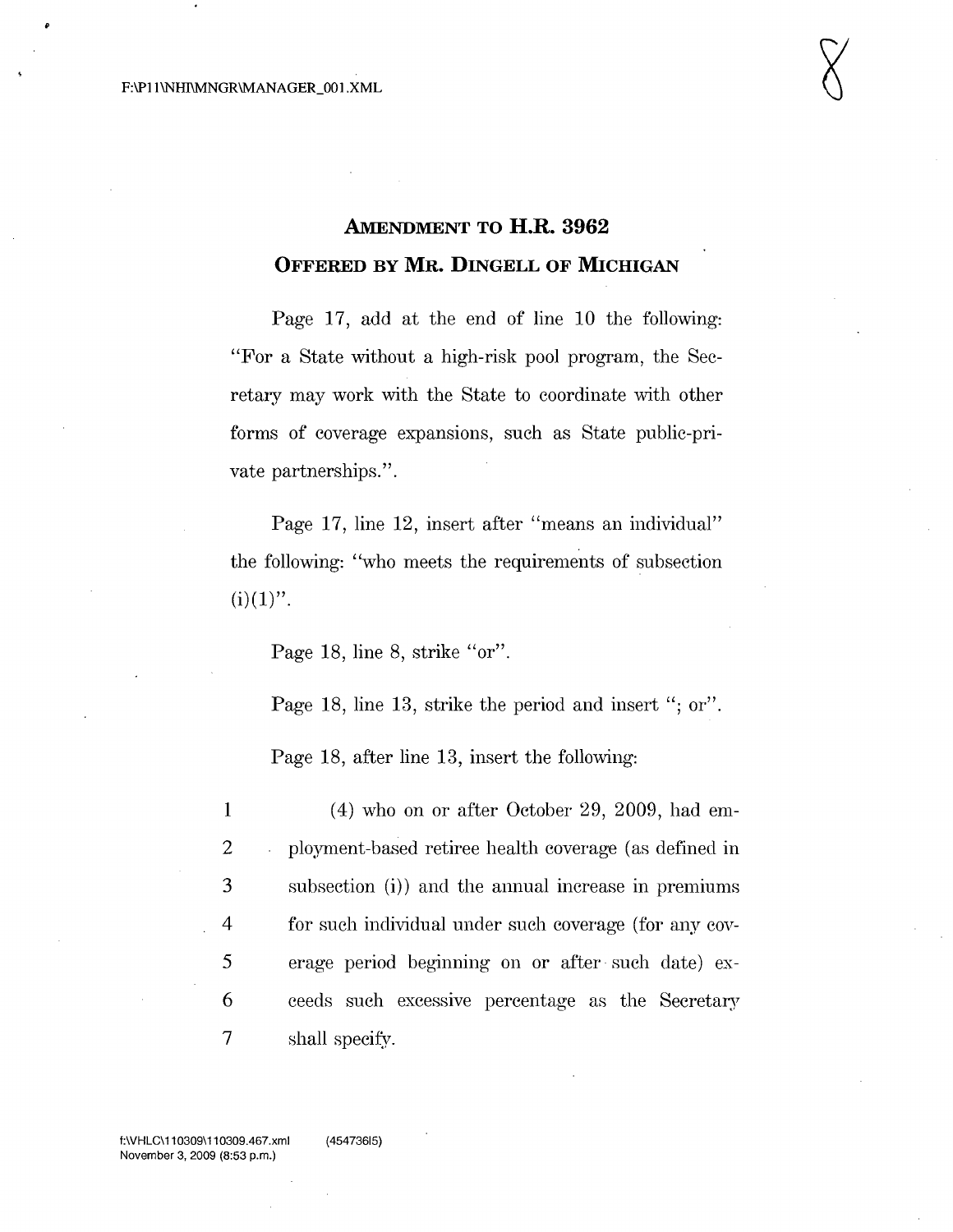Page 19, line 23, insert ", consistent with subsection  $(i)(2)$ ," after "attest".

Page 26, after line 21, insert the following new subsections:

1 (i) APPLICATION AND VERIFICATION OF REQUIRE-2 MENT OF CITIZENSHIP OR LAWFUL PRESENCE IN THE 3 UNITED STATES.-

 (1) REQUIREMENT.—No individual shall be an eligible individual under this section unless the indi- vidual is a citizen or national of the United States or is lawfully present in a State in the United States 8 (other than as a nonimmigrant described in a sub- paragraph (excluding subparagraphs (K), (T), (U), 10 and (V)) of section  $101(a)(15)$  of the Immigration and Nationality Act).

 (2) APPLIcA'rION OF VERIFICATION PROCESS 13 FOR AFFORDABILITY CREDITS.—The provisions of paragraphs (4) (other than subparagraphs (F) and 15 (II)(i)) and (5)(A) of section 341(b), and of sub-16 sections (v) (other than paragraph  $(3)$ ) and  $(x)$  of section 205 of the Social Security Act, shall apply to the verification of eligibility of an eligible individual by the Secretary (or by a State agency approved by the Secretary) for benefits under this section in the same manner as such provisions apply to the

f:\VHLC\110309\110309.467.xml November 3, 2009 (8:53 p.m.)

(45473615)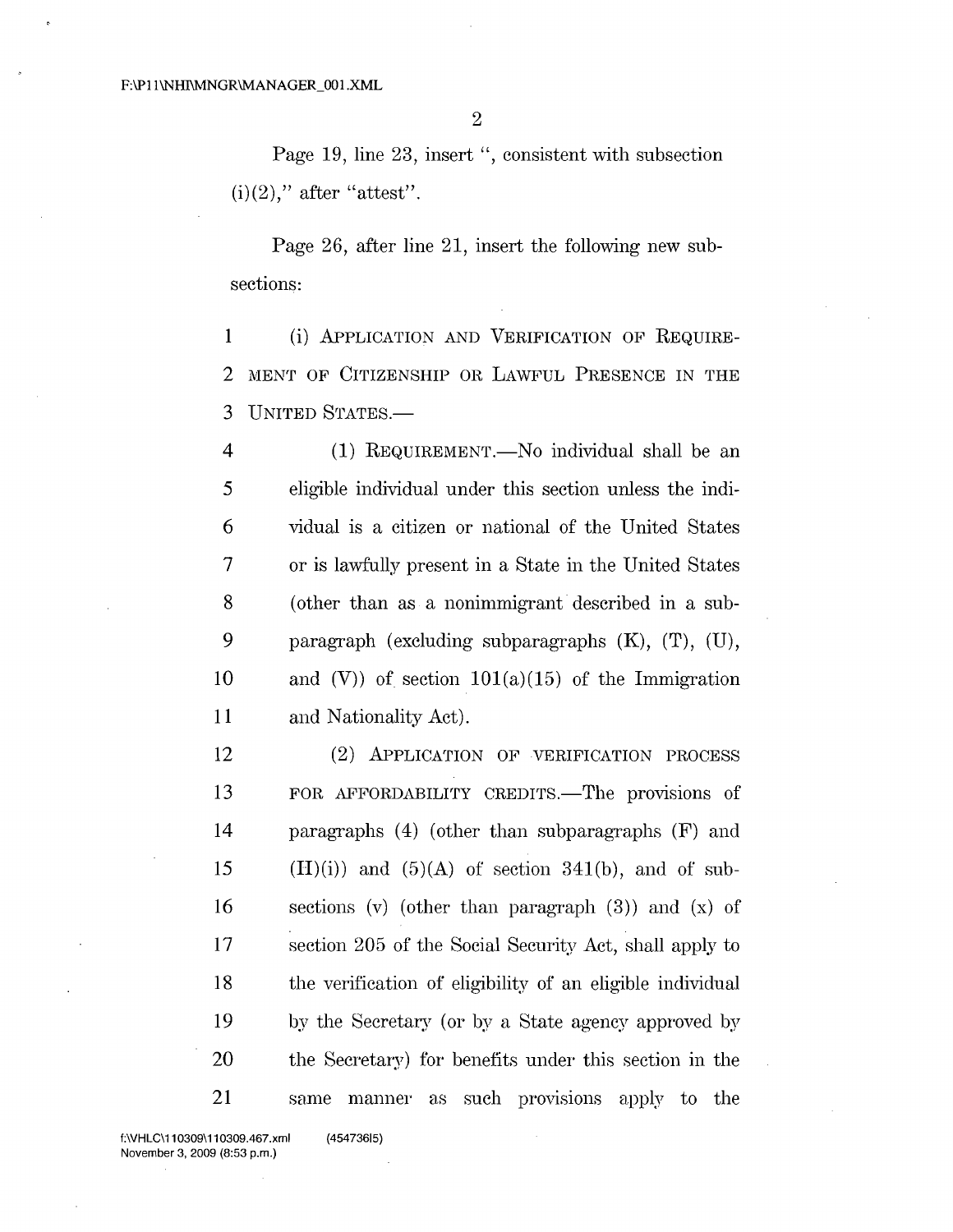verification of eligibility of an affordable credit eligi- ble individual for affordability credits by the Com- missioner under section 341(b). The agreement re-4 ferred to in section  $205(v)(2)(A)$  of the Social Secu-S rity Act (as applied under this paragraph) shall also provide for funding, to be payable from the amount 7 made available under subsection (h)(1), to the Com- missioner of Social Security in such amount as is agreed to by such Commissioner and the Secretary. 10 (j) EMPLOYMENT-BASED RETIREE HEALTH COV-11 ERAGE.—In this section, the term "employment-based re- tiree health coverage" means health insurance or other coverage of health care costs (whether provided by vol- untary insurance coverage or pursuant to statutory or con- tractual obligation) for individuals (or for such individuals and their spouses and dependents) under a group health plan based on their status as retired participants in such 18 plan.

Page 31, strike lines 17 through 24 and insert the following:

|    | 19 SEC. 104. SUNSHINE ON PRICE GOUGING BY HEALTH IN- |
|----|------------------------------------------------------|
| 20 | <b>SURANCE ISSUERS.</b>                              |
| 21 | (a) INITIAL PREMIUM REVIEW PROCESS.—                 |

22 (1) IN GENERAL.—The Secretary of Health and 23 IIuman Services, in conjunction with States, shall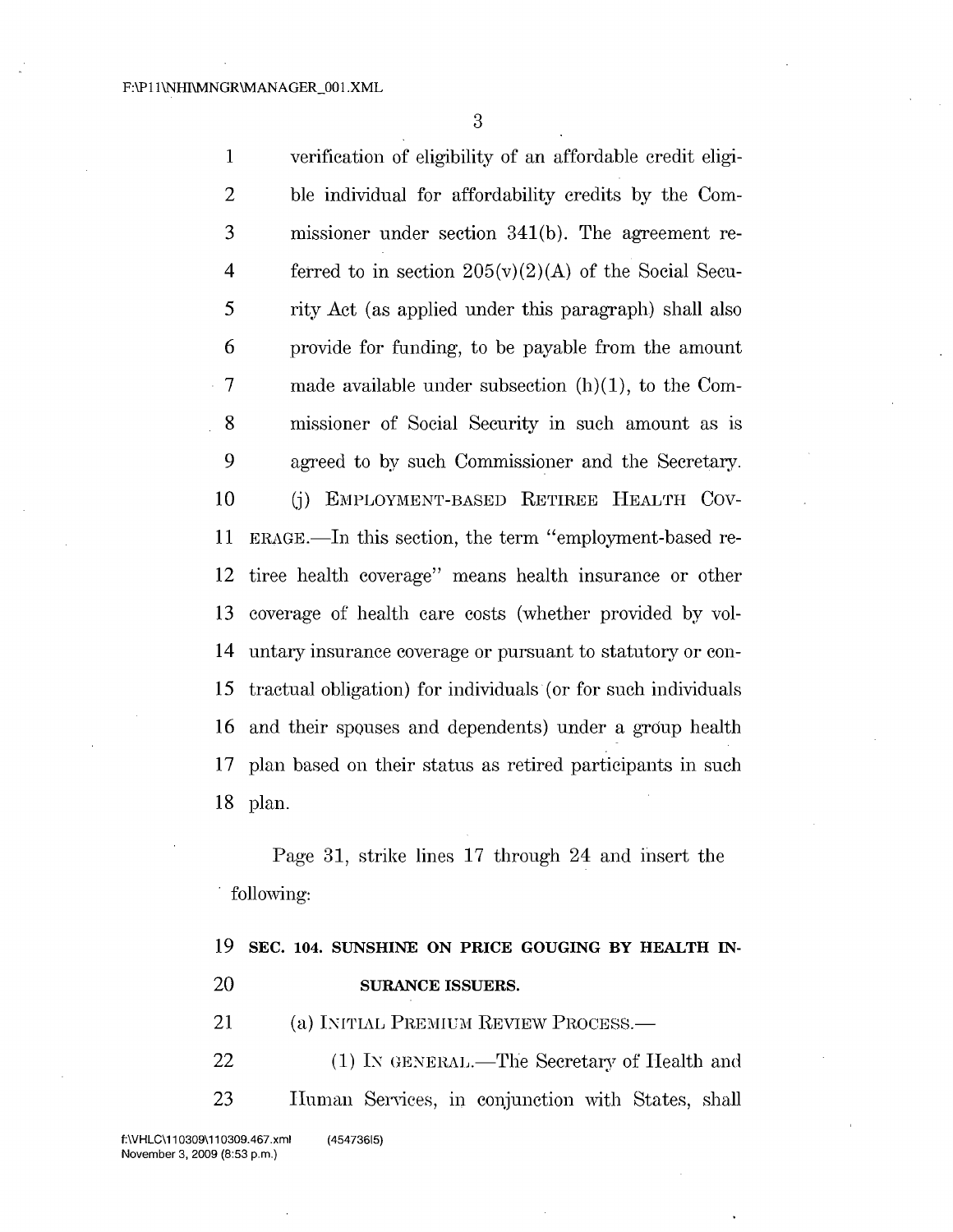establish a process for the annual review, beginning 2 with 2010 and subject to subsection  $(c)(3)(A)$ , of in- creases in premiums for health insurance coverage. 4 (2) JUSTIFICATION AND DISCLOSURE. Such process shall require health insurance issuers to sub- mit a justification for any premium increase prior to implementation of the increase. Such issuers shall prominently post such information on their websites. The Secretary shall ensure the public disclosure of information on such increases and justifications for all health insurance issuers. 12 (b) CONTINUING PREMIUM REVIEW PROCESS.— 13 (1) INFORMING COMMISSIONER OF PREMIUM 14 INCREASE PATTERNS.—As a condition of receiving a

15 grant under subsection  $(c)(1)$ , a State, through its 16 Commissioner of Insurance, shall-

17 (A) provide the Health Choices Commis-18 sioner with information about trends in pre-19 mium increases in health insurance coverage in 20 premium rating areas in the State; and

21 22 23 24 (B) make recommendations, as appropriate, to such Commissioner about whether particular health insurance issuers should be excluded from participation in the Health In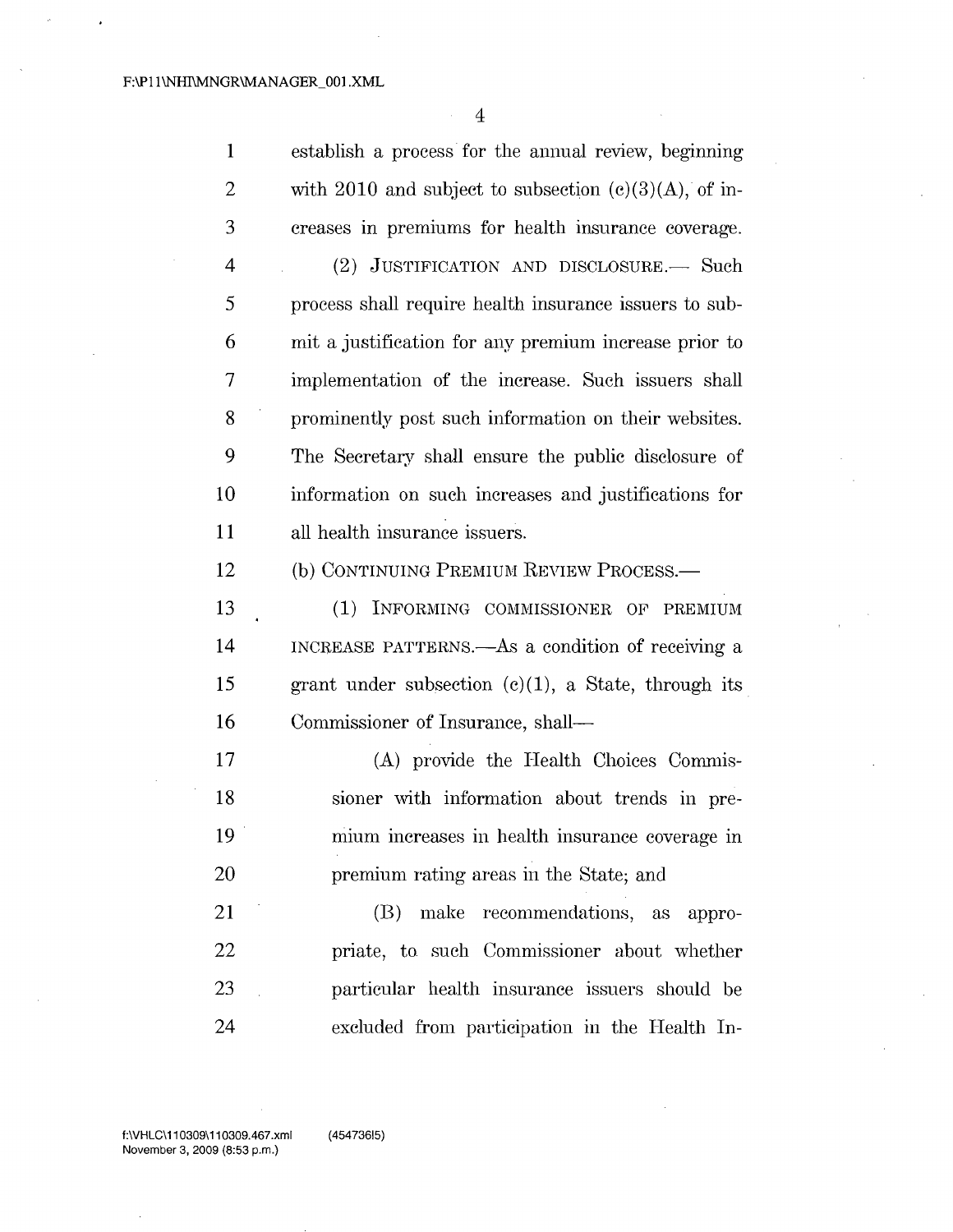5

| 1 | surance Exchange based on a pattern of exces-    |
|---|--------------------------------------------------|
| 2 | sive or unjustified premium increases.           |
| 3 | (2) COMMISSIONER AUTHORITY REGARDING EX-         |
| 4 | CHANGE PARTICIPATION. - In making determinations |
|   |                                                  |

 concerning entering into contracts with QHBP offer- ing entities for the offering of Exchange-partici-· pating health plans under section 304, the Commis-8 sioner shall take into account the information and recommendations provided under paragraph (1).

10 (3) MONITORING BY COMMISSIONER OF PRE-11 MIUM INCREASES.

12 (A) IN GENERAL.—Beginning in 2014, the Commissioner, in conjunction with the States and in place of the monitoring by the Secretary 15 under subsection  $(a)(1)$  and consistent with the provisions of subsection (a)(2), shall monitor premium increases of health insurance coverage offered inside the Health Insurance Exchange under section 304 and outside of the Exchange.

(B) CONSIDERATION IN OPENING EX-CHANGE.—In determining under section 302(e)(4) whether to make additional larger employers eligible to participate in the Health Insurance Exchange, the Commissioner shall take into account any excess of premium

20

21

22

23

24

25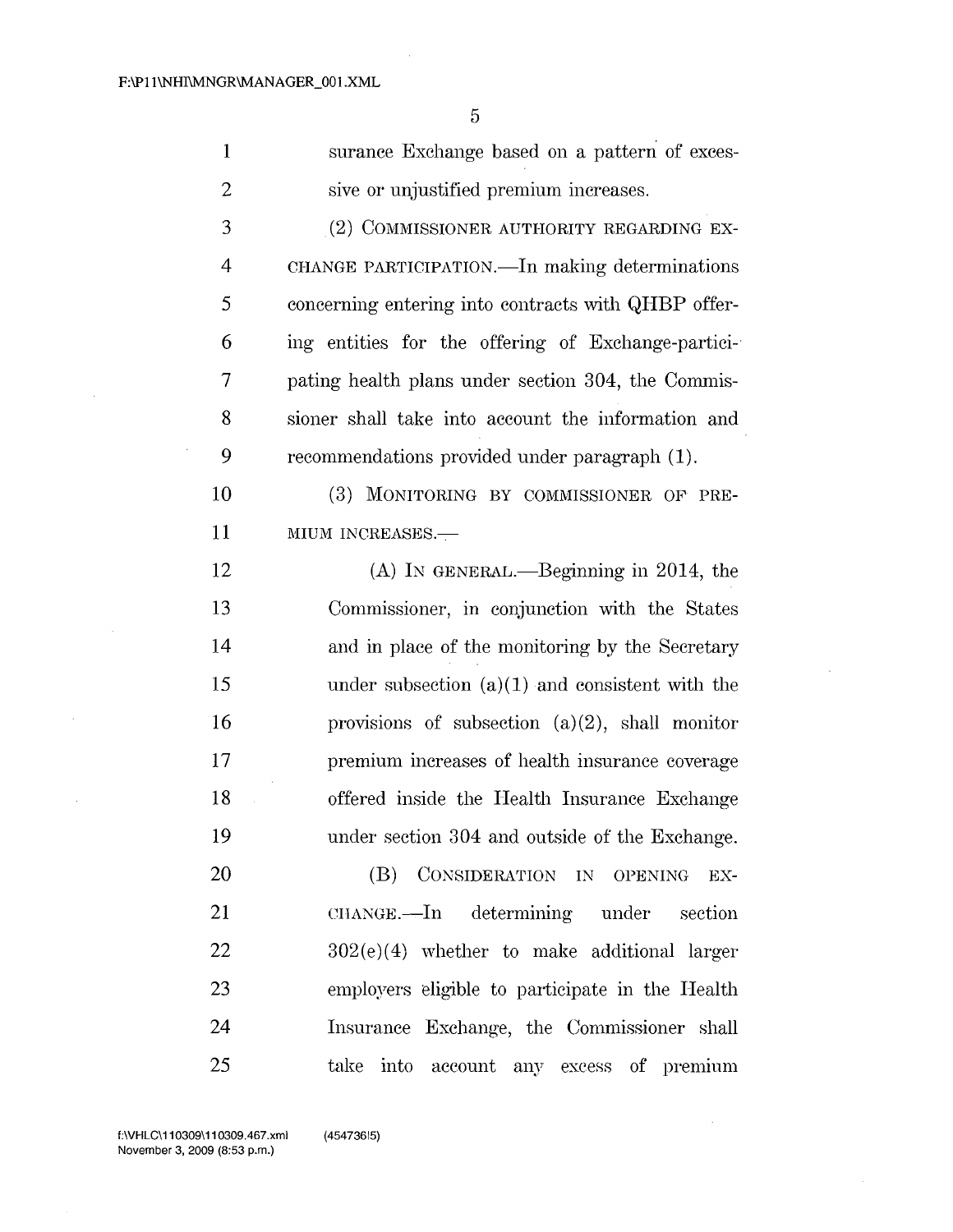$\ddot{\phantom{1}}$ 

 $\bar{\beta}$ 

 $\sim$ 

 $\ddot{\phantom{a}}$ 

 $\mathcal{L}_{\mathcal{A}}$ 

 $\mathcal{L}_{\mathcal{A}}$ 

 $\bar{z}$ 

 $\ddot{\phantom{0}}$ 

 $\bar{z}$ 

 $\mathbb{R}^2$ 

6

 $\hat{\boldsymbol{\beta}}$ 

 $\bar{z}$ 

 $\mathcal{A}$ 

| $\mathbf{1}$   | growth outside the Exchange as compared to           |
|----------------|------------------------------------------------------|
| $\overline{2}$ | the rate of such growth inside the Exchange,         |
| 3              | including information reported by the States.        |
| $\overline{4}$ | (c) GRANTS IN SUPPORT OF PROCESS.—                   |
| 5              | (1) PREMIUM REVIEW GRANTS DURING 2010                |
| 6              | THROUGH 2014.—The Secretary shall carry out a        |
| 7              | program of grants to States during the 5-year period |
| 8              | beginning with 2010 to assist them in carrying out   |
| 9              | subsection $(a)$ , including—                        |
| 10             | (A) in reviewing and, if appropriate under           |
| 11             | State law, approving premium increases for           |
| 12             | health insurance coverage; and                       |
| 13             | (B) in providing information and rec-                |
| 14             | ommendations to the Commissioner under sub-          |
| 15             | section $(b)(1)$ .                                   |
| 16             | $(2)$ FUNDING.—                                      |
| 17             | (A) IN GENERAL.—Out of any funds in the              |
| 18             | Treasury not otherwise appropriated, there are       |
| 19             | appropriated to the Secretary \$1,000,000,000,       |
| 20             | to be available for expenditure for grants under     |
| 21             | paragraph $(1)$ and subparagraph $(B)$ .             |
| 22             | (B) FURTHER AVAILABILITY FOR INSUR-                  |
| 23             | REFORM AND CONSUMER PROTECTION<br><b>ANCE</b>        |
| 24             | GRANTS.—If the amounts appropriated under            |
| 25             | subparagraph (A) are not fully obligated under       |

f:\VHLC\110309\110309.467.xml November 3, 2009 (8:53 p.m.)

 $\bar{\beta}$ 

 $\sim$ 

 $\bar{z}$ 

(45473615) $\mathcal{L}^{\text{max}}_{\text{max}}$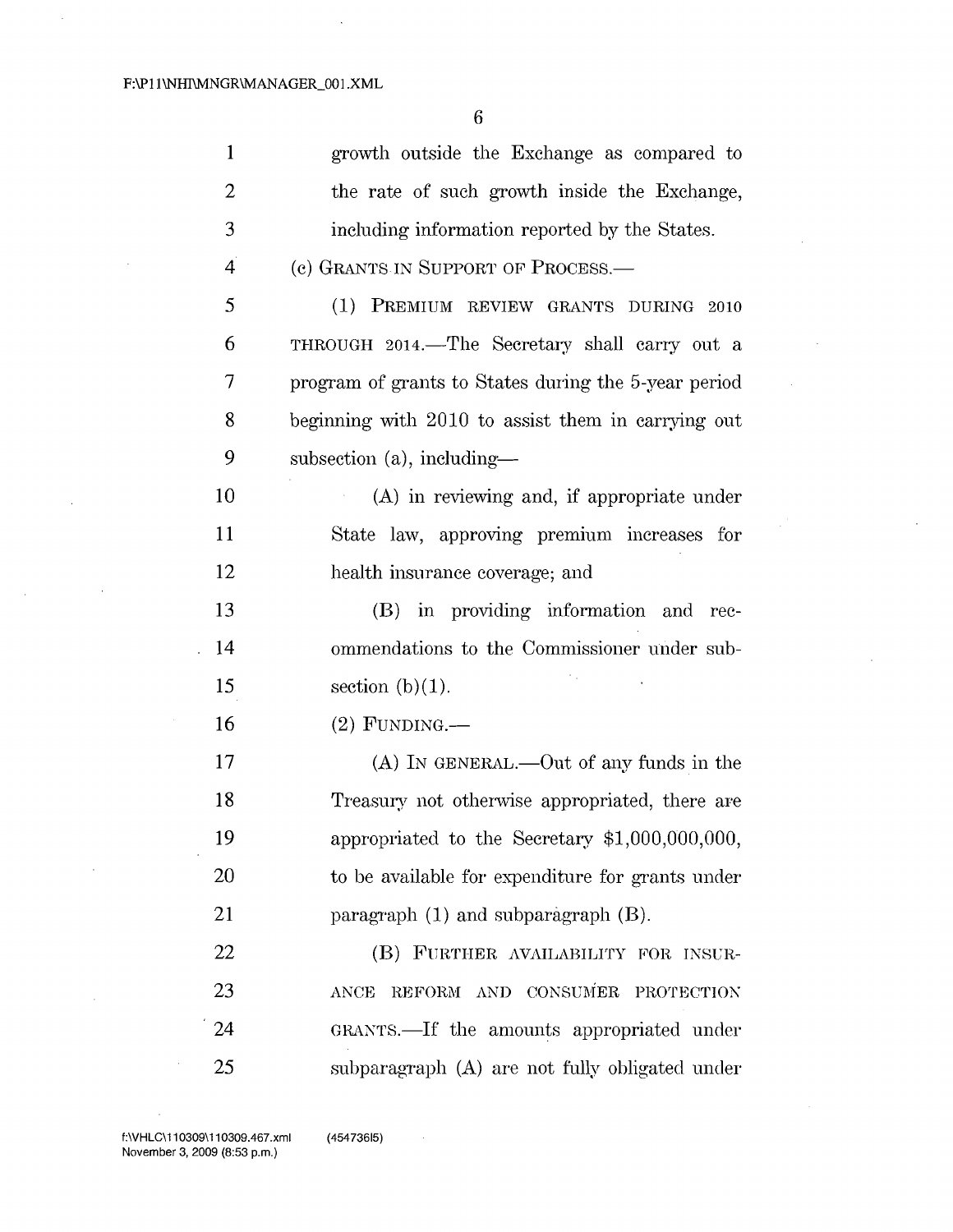7

| $\mathbf{1}$   | grants under paragraph $(1)$ by the end of 2014, |
|----------------|--------------------------------------------------|
| $\overline{2}$ | any remaining funds shall remain available to    |
| 3              | the Secretary for grants to States for planning  |
| $\overline{4}$ | and implementing the insurance reforms and       |
| 5              | consumer protections under title II.             |
| 6              | (C) ALLOCATION.—The Secretary shall es-          |
| 7              | tablish a formula for determining the amount of  |
| 8              | any grant to a State under this subsection.      |
| 9              | Under such formula—                              |
| 10             | (i) the Secretary shall consider the             |
| 11             | number of plans of health insurance cov-         |
| 12             | erage offered in each State and the popu-        |
| 13             | lation of the State; and                         |
| 14             | (ii) no State qualifying for a grant             |
| 15             | under paragraph (1) shall receive less than      |
| 16             | \$1,000,000, or more than \$5,000,000 for a      |
| 17             | grant year.                                      |

Page 39, line 4, insert "Affordable Health Care for America Act" after "section 211 of the".

Page 52, line 20, strike "ANNUAL OR".

Page 74, line 3, strike "Business" and insert "Notfor-profit business".

Page 90, after line 22, insert the following:

 $\bar{\mathcal{A}}$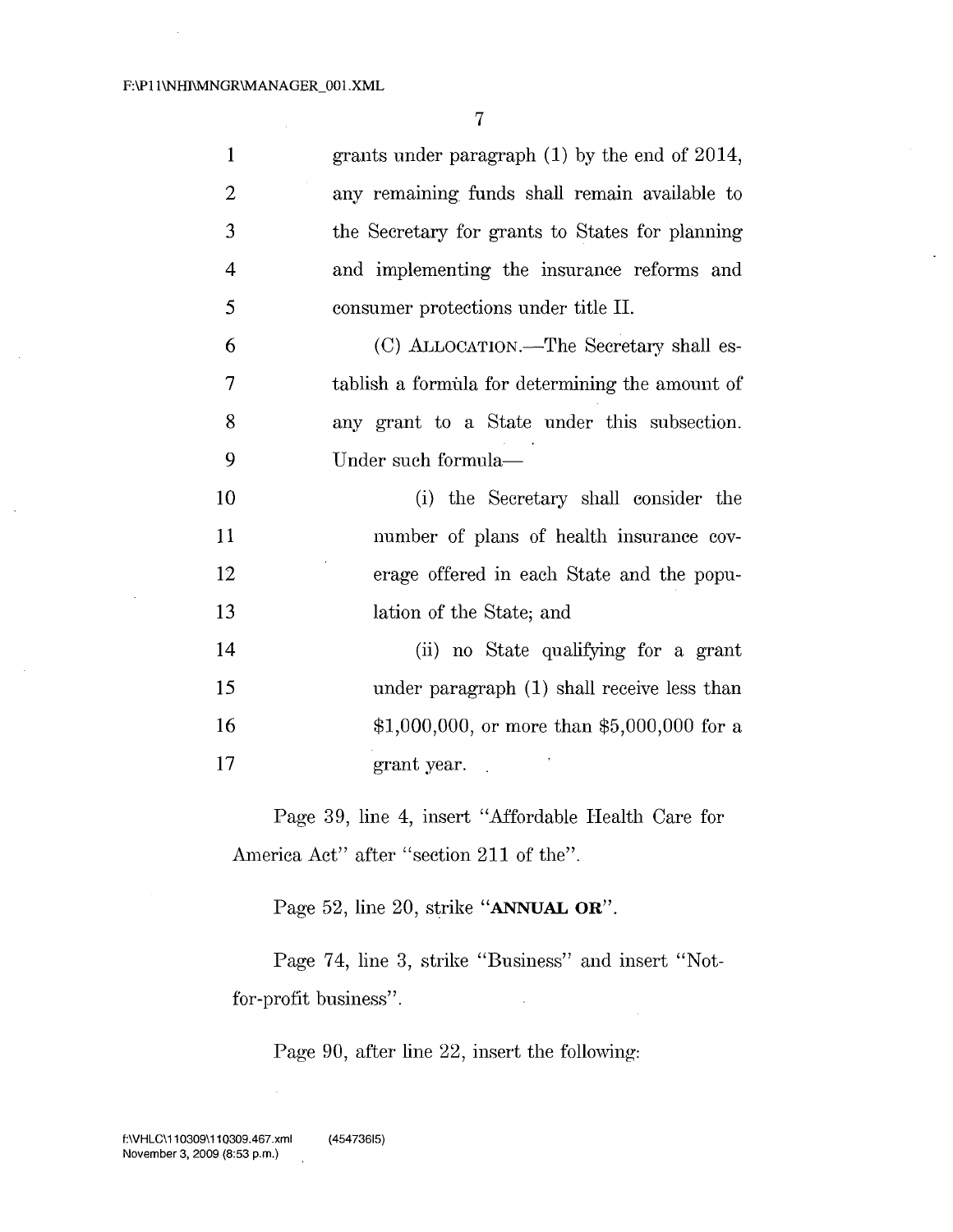(d) TREATMEN'r OF QUALIFIED DIRECT PRIMARY 2 CARE MEDICAL HOME PLANS.—The Commissioner may permit a qualified health benefits plan to provide coverage through a qualified direct primary care medical home plan so long as the qualified health benefits plan meets all re- quirements that are otherwise applicable and the services covered by the medical home plan are coordinated with the QHBP offering entity.

Page 97, line 19, strike " $222(d)(4)(A)$ " and insert " $222(e)(4)(A)$ ".

Page 114, line 22 and page 118, line 21, strike "subsection (d)" and insert "subsection (e)".

Page 149, lines 8 and 12, strike "the business of" each place it appears.

Page 149, line 9, strike "such authority" and insert "the Commission's authority".

Page 149, beginning on line 12, strike "without regard to whether the entity or entities that is the subject of such studies, reports, or information is a for-profit or not-for-profit entity" and insert "without regard to whether the subject of such studies, reports, or information is for-profit or not-for-profit".

Page 150, after line 17, insert the following: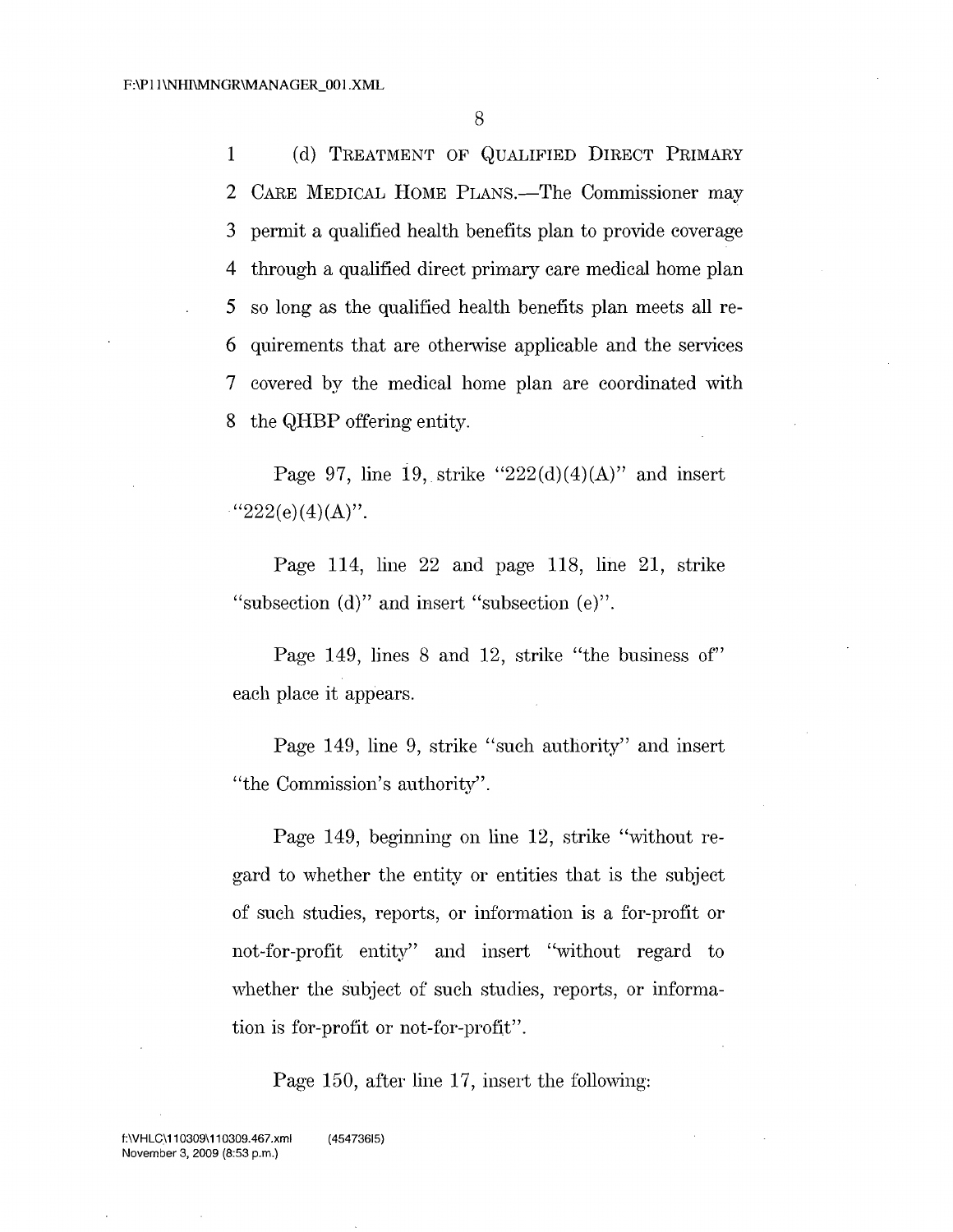(c) SAVINGS CLAUSE FOR STATE MEDICAL MAL-2 PRACTICE LAWS.—Nothing in this Act or the amendments made by this Act shall be construed to modify or impair State law governing legal standards or procedures used in medical malpractice cases, including the authority of 6 a State to make or implement such law.

Page 150, strike line 20 and all that follows through page , line  $13$ , and insert the following:

7 (a) AMENDMENT TO MCCARRAN-FERGUSON ACT. Section 3 of the Act of March 9, 1945 (15 U.S.C. 1013), commonly known as the McCarran-Ferguson Act, is amended by adding at the end the following:

11 "(c)(1) Except as provided in paragraph (2), nothing contained in this Act shall modify, impair, or supersede the operation of any of the antitrust laws with respect to the business of health insurance or the business of medical malpractice insurance.

16 "(2) Paragraph (1) shall not apply to-

 "(A) collecting, compiling, classifying, or dis-seminating historical loss data;

 "(B) determining a loss development factor ap-plicable to historical loss data; or

 "(C) performing actuarial services if doing so does not involve a restraint of trade.

23 "(3) For purposes of this subsection-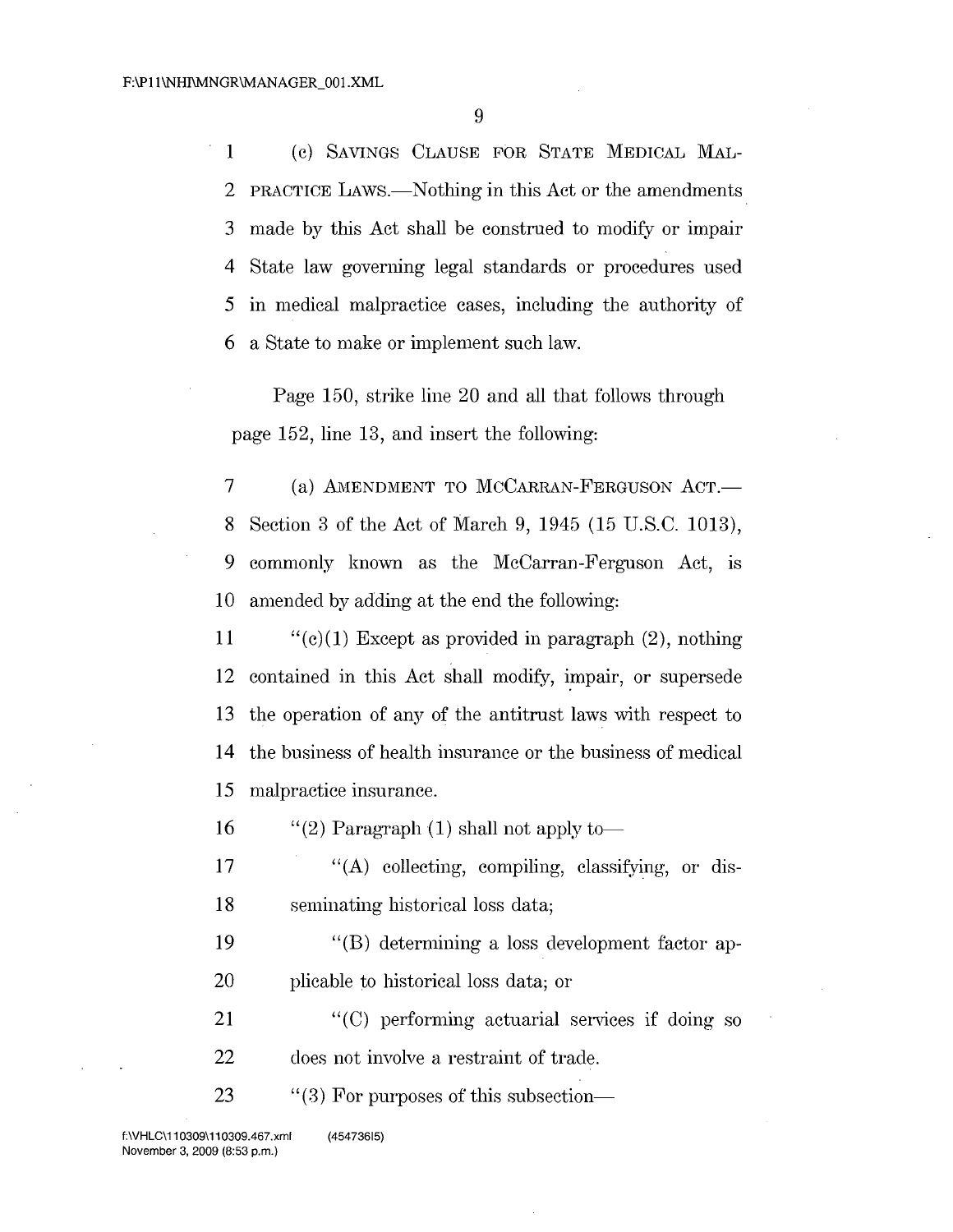1 "(A) the term 'antitrust laws' has the meaning given it in subsection (a) of the first section of the Clayton Act, except that such term includes section 4 5 of the Federal Trade Commission Act to the ex- tent that such section 5 applies to unfair methods of competition;

 "(B) the term 'historical loss data' means infor- mation respecting claims paid, or reserves held for claims reported, by any person engaged in the busi-ness of insurance; and

 "(C) the term 'loss development factor' means an adjustment to be made to the aggregate of losses incurred during a prior period of time that have been paid, or for which claims have been received and reserves are being held, in order to estimate the aggregate of the losses incurred during such period 17 that will ultimately be paid.".

Page 154, after line 18, insert the following (and conform the table of contents of division A accordingly):

# SEC. 264. PERFORMANCE ASSESSMENT AND ACCOUNT-ABILITY: APPLICATION OF GPRA.

20 (a) APPLICATION OF GPRA.—Section 306 of title 5, United States Code, and sections 1115, 1116, 1117, and 9703 of title 31 of such Code (originally enacted by the 23 Government Performance and Results Act of 1993, Public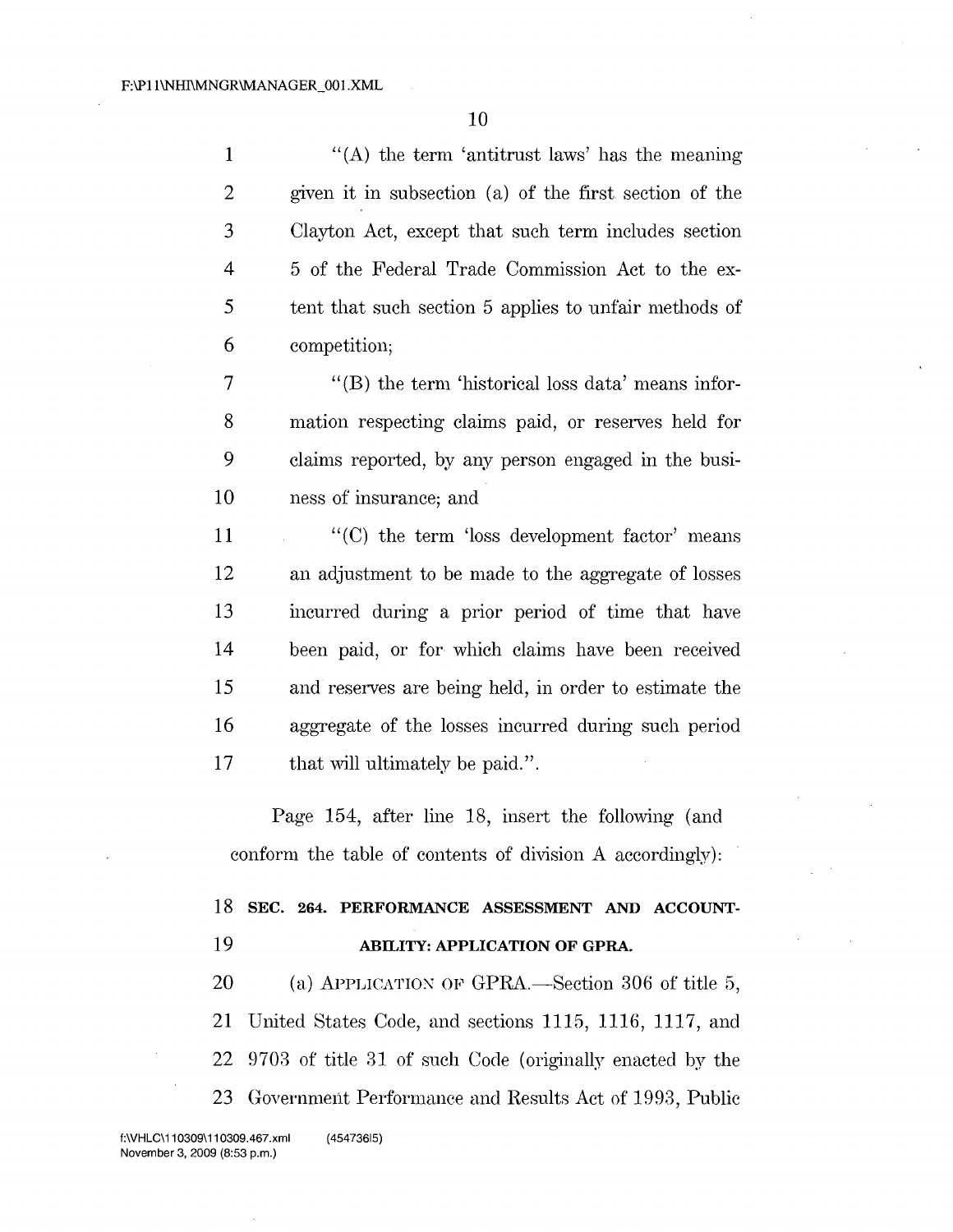Law 103-62) apply to the executive agencies established by this Act, including the Health Choices Administration. Under such section 306, each such executive agency is re-quired to provide for a strategic plan every 3 years.

5 (b) IMPROVING CONSUMER SERVICE AND STREAM-6 LINING PROCEDURES.—Every 3 years each such executive 7 agency shall—

 $(1)(A)$  assess the quality of customer service provided, (B) develop a strategy for improving such service, and (C) establish standards for high-quality customer service; and

 (2)(A) identify redundant rules, regulations, and procedures, and(B) develop and implement a plan for eliminating or streamlining such redundancies.

Page 156, line 16, insert "certain" before "other".

Page 159, line 22, strike "or (aa)" and insert "(aa), or (hh)".

Page 171, line 10, strike "plan" and insert "plans".

Page 171, line 15, strike " $222(d)(4)$ " and insert " $222(e)(4)$ ".

Page 171, lines 19 and 21, strike " $222(d)(4)(A)$ " and "222(d)(4)(B)" and insert "222(e)(4)(A)" and " $222(e)(4)(B)$ ", respectively.

 $\bar{z}$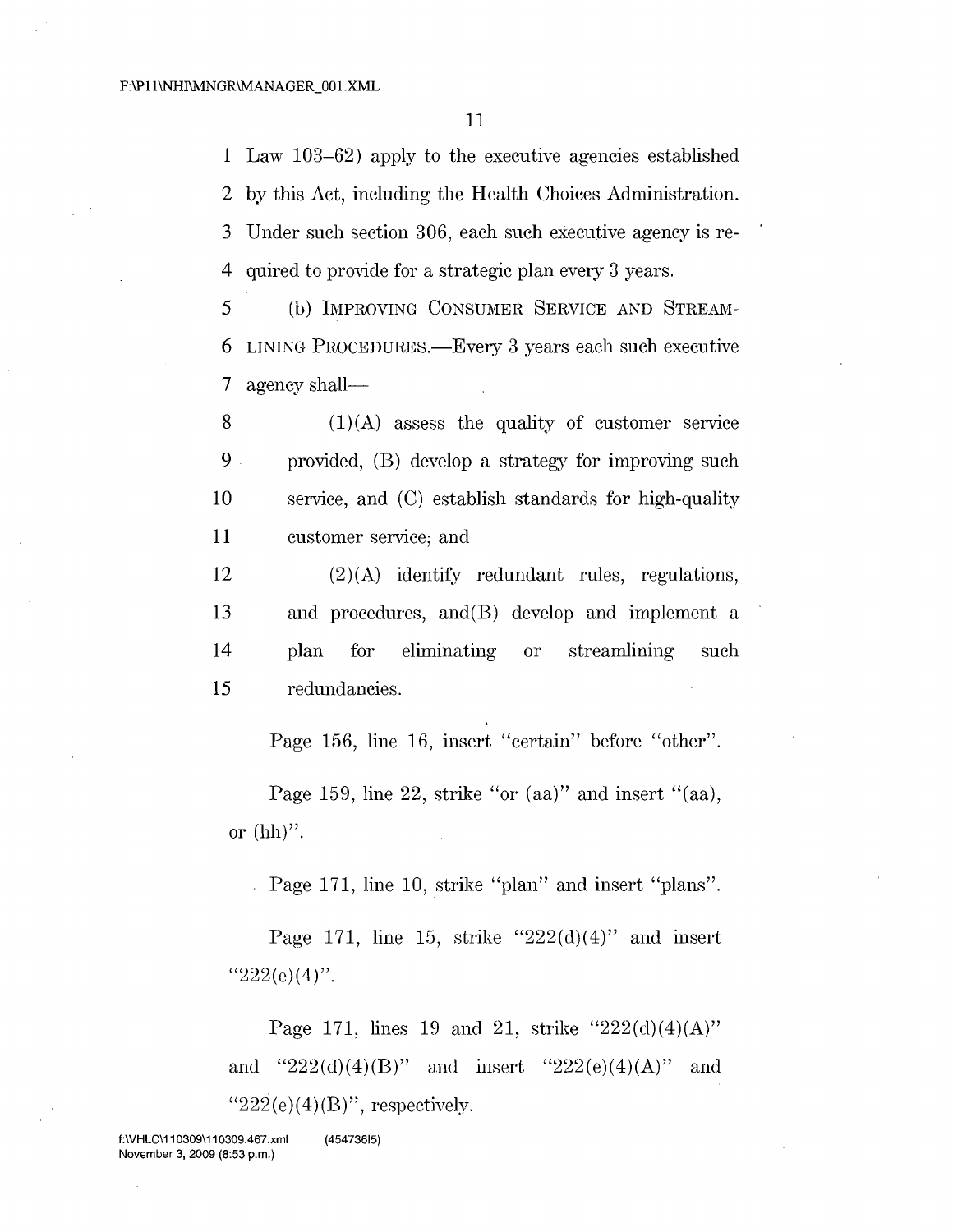Page 171, line 24, strike " $222(d)(4)(A)$ " and insert " $222(e)(4)(A)$ ".

Page 203, line 3, strike "request" and insert "consult with".

Page 203, line 5, insert "not later than January 1, 2014," after "to develop".

Page 203, line 6, strike "NAIC" and insert "Secretary".

Page 203, line 7, strike "the Secretary,".

Page 203, line 13, strike "health insurance issuer" and insert "compacting States".

Page 203, line 18, strike "address" and insert "enforce law relating to".

Page 203, line 24, strike "and".

Page 203, after line 25, insert the following:

1 (H) rate review; and

2 (1) fraud.

Page 204, strike lines 10 through 16 and redesignate succeeding subsections accordingly.

Page  $217$ , after line 12, insert the following: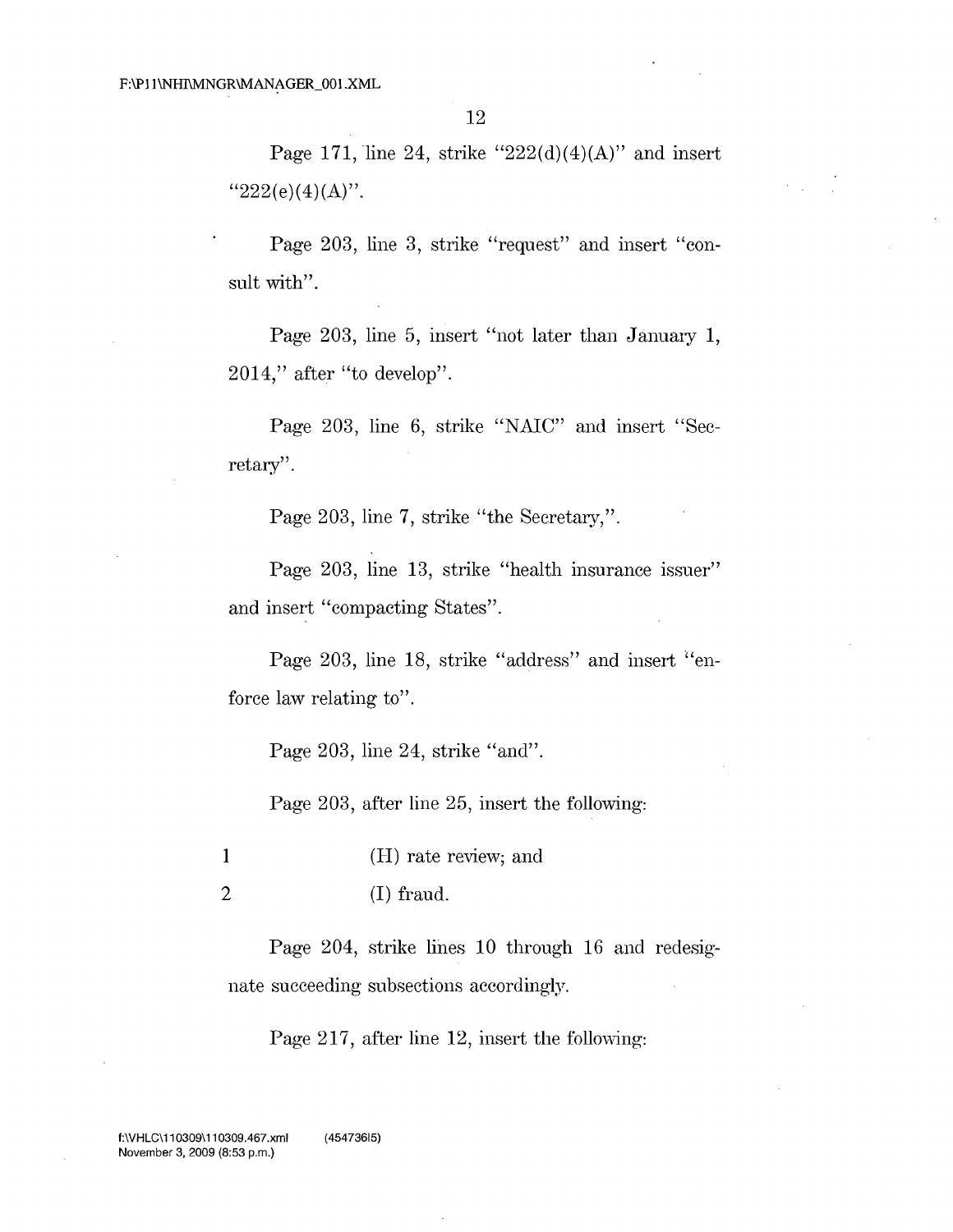1 (4) TREATMENT OF CERTAIN STATE WAIV- ERs.-In the case of any State operating a cost-con- tainment waiver for health care providers in accord- ance with section 1814(b)(3) of the Social Security Act, the Secretary shall provide for payment to such providers under the public health insurance option consistent with the provisions. and requirements of that waiver.

Page 242, line 15, insert "PROGRAM" after "SAVE".

Page 243, line 3, strike "though" and insert "through".

Page 246, line 14, strike " $222(d)(4)(A)$ " and insert " $222(e)(4)(A)$ ".

Page 258, line 13, strike " $302(d)(2)$ " and insert  $"302(d)(4)"$ .

Page 281, line 8; page 286, line 25; and page 294, lines 3 and 18, insert "Affordable Health Care for America Act" after "of the".

Page 301, line  $16$ ; page 303, lines 6 and 10; page 310, lines **10** and 16; page 328, lines 3 and 9; page 329, line 14; page 330, lines 18 and 23, insert "Affordable" Health Care for America Act" after "of the" each place it appears.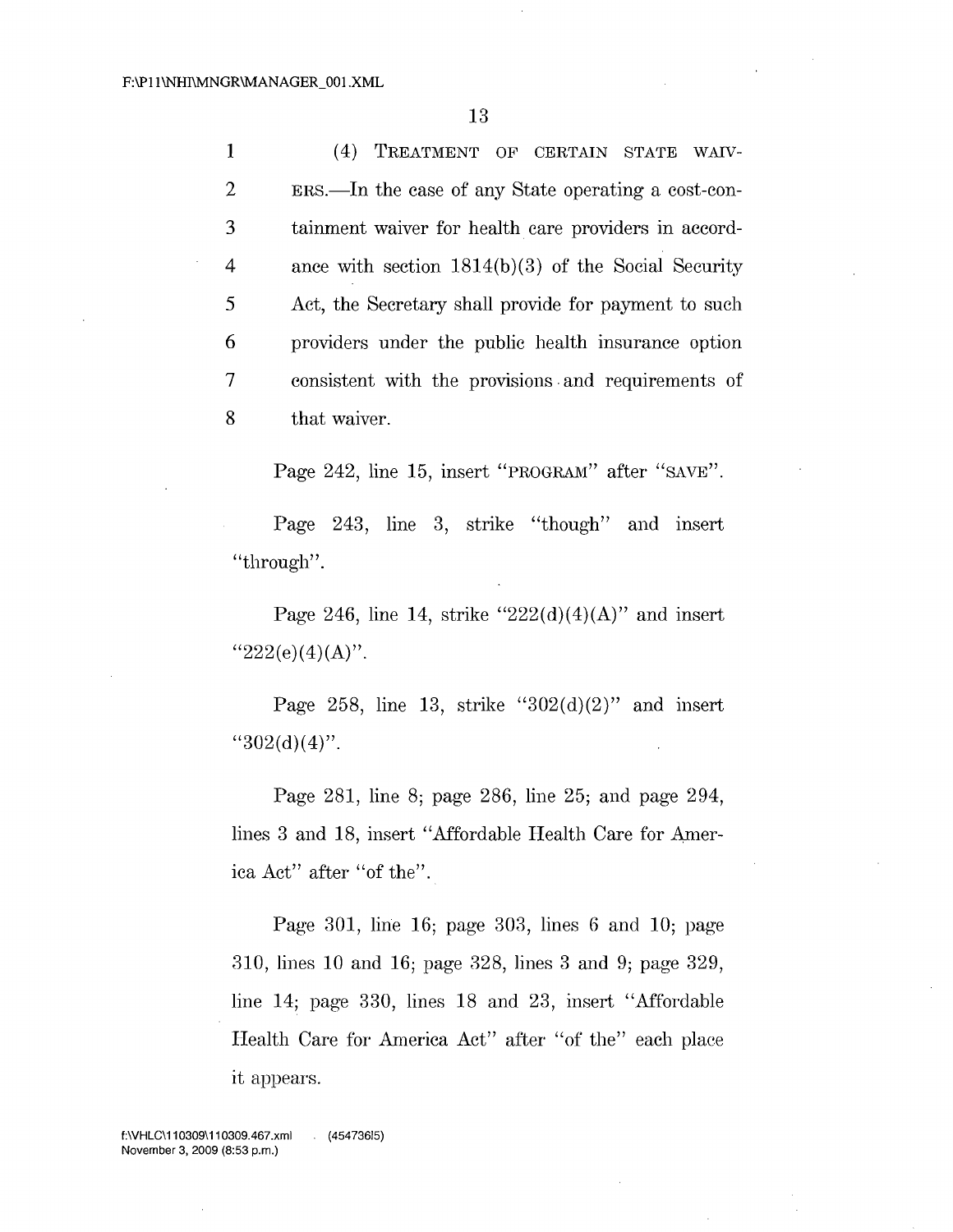Page 327, line 13, strike "December 31, 2010" and insert "December 31, 2012".

Page 343, line 4, insert "and" after "device,".

Page 345, strike line 20 and all that follows through page 346, line 2, and insert the following (and conform the table of contents of division A accordingly):

# 1 SEC. 554. REPEAL OF WORLDWIDE ALLOCATION OF INTER-2 EST.

3 (a) IN GENERAL.—Section 864 of the Internal Rev-4 enue Code of 1986 is amended by striking subsection (f) 5 and by redesignating subsection (g) as subsection (f).

6 (b) EFFECTIVE DATE.—The amendments made by 7 this section shall apply to taxable years beginning after 8 December 31,2010.

Page 346, after line 2, add the following (and conform the table of contents of division A accordingly):

# 9 SEC. 555. SECOND GENERATION BIOFUEL PRODUCER

### 10 CREDIT.

11 (a) CREDIT AMOUNT DETERMINED BASED ON BTU 12 CONTENT OF FUEL.—Subparagraph (B) of section 13  $40(b)(6)$  of the Internal Revenue Code of 1986 is amended 14 to read as follows:

15 16 " $(B)$  Applicable amount.—For purposes of this paragraph—

(45473615)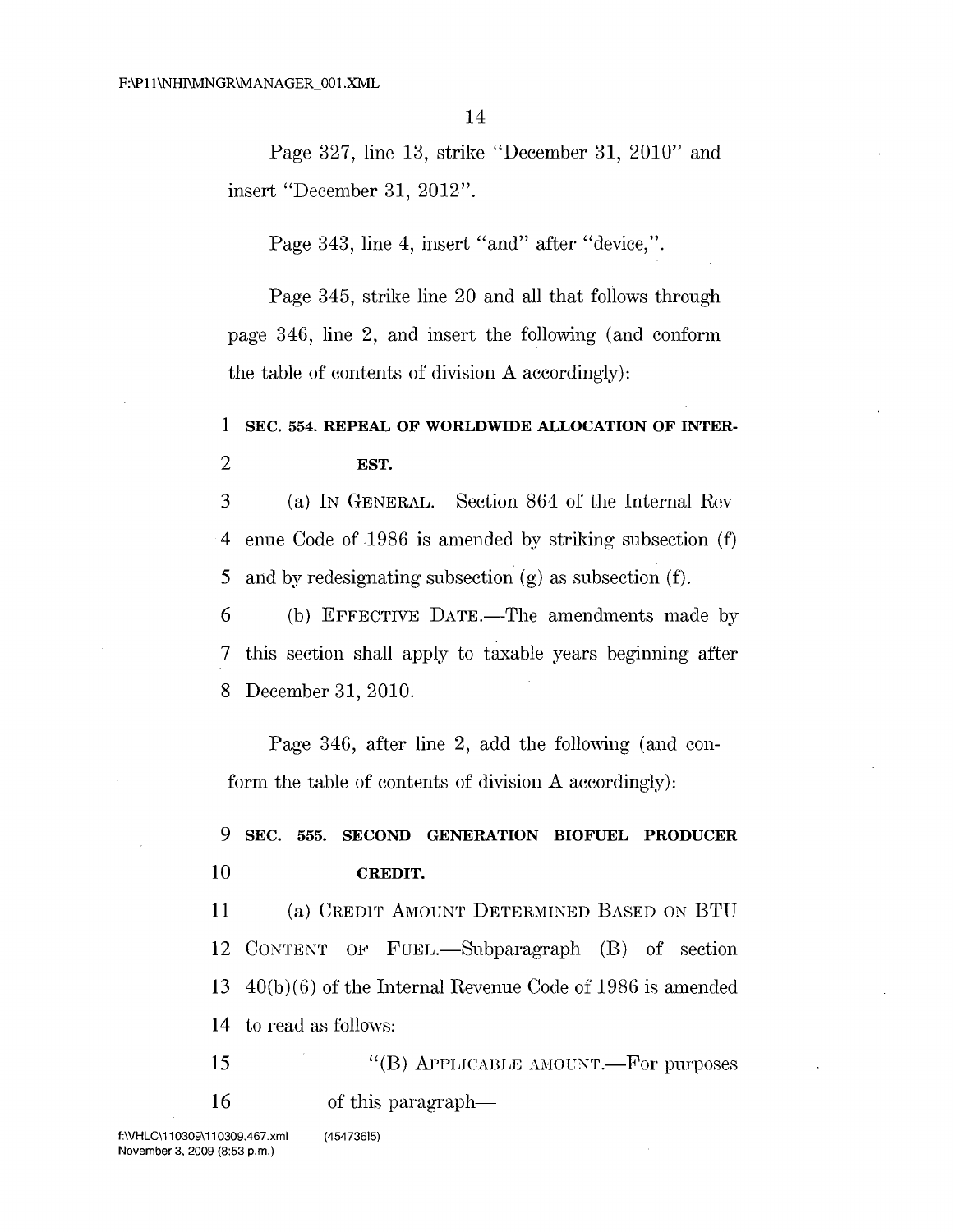$\hat{\mathcal{A}}$ 

15

| $\mathbf{1}$   | "(i) IN GENERAL.—The term 'applica-           |
|----------------|-----------------------------------------------|
| $\overline{2}$ | ble amount' means, with respect to any        |
| 3              | type of second generation biofuel, the dol-   |
| 4              | lar amount which bears the same ratio to      |
| 5              | $$1.01$ as the BTU content of such type of    |
| 6              | fuel bears to the BTU content of ethanol.     |
| 7              | For purposes of the preceding sentence,       |
| 8              | the types of second generation biofuel and    |
| 9              | the BTU content of such types shall be de-    |
| 10             | termined in accordance with the table pre-    |
| 11             | scribed under clause (ii).                    |
| 12             | "(ii) BTU CONTENT DETERMINED BY               |
| 13             | SECRETARY.—The Secretary, after con-          |
| 14             | sultation with the Secretary of Energy,       |
| 15             | shall prescribe a table which lists the types |
| 16             | of second generation biofuel and the BTU      |
| 17             | content of each such type.                    |
| 18             | "(iii) COORDINATION WITH ALCOHOL              |
| 19             | CREDITS.—In the case of second genera-        |
| 20             | tion biofuel which is alcohol, the applicable |
| 21             | amount determined under clause (i) shall      |
| 22             | be reduced by the sum of-                     |
| 23             | "(I) the amount of the credit in              |
| 24             | effect for such alcohol under<br>- sub-       |
| 25             | section $(b)(1)$ (without regard to sub-      |

 $\mathcal{L}$ 

 $\sim$ 

 $\mathcal{A}$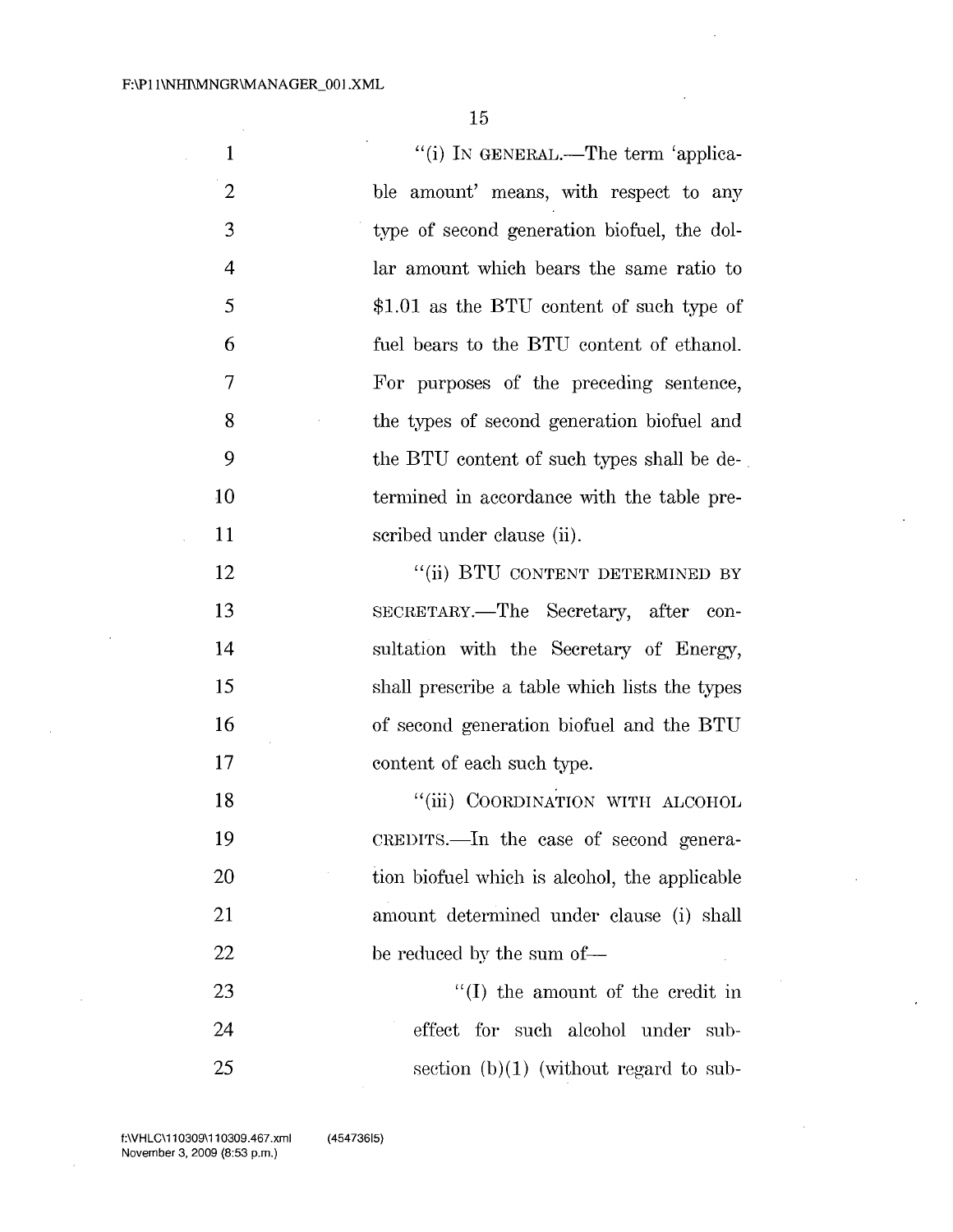$\bar{\mathcal{A}}$ 

 $\ddot{\phantom{0}}$ 

 $\hat{\mathcal{A}}$ 

| $\mathbf{1}$ | section $(b)(3)$ at the time of the                             |
|--------------|-----------------------------------------------------------------|
| 2            | qualified second generation biofuel                             |
| 3            | production, plus                                                |
| 4            | "(II) in the case of ethanol, the                               |
| 5            | amount of the credit in effect under                            |
| 6            | subsection $(b)(4)$ at the time of such                         |
| 7            | production.".                                                   |
| 8            | (b) EXPANSION OF QUALIFIED FUELS.-                              |
| 9            | (1)<br>IN GENERAL.—Subclause (I) of section                     |
| 10           | $40(b)(6)(E)(i)$ of such Code is amended to read as             |
| 11           | follows:                                                        |
| 12           | "(I) is derived solely from quali-                              |
| 13           | fied feedstocks, and".                                          |
| 14           | (2) QUALIFIED FEEDSTOCK.—Paragraph (6) of                       |
| 15           | section $40(b)$ of such Code is amended by redesig-             |
| 16           | nating subparagraphs $(F)$ , $(G)$ and $(H)$ as subpara-        |
| 17           | graphs $(G)$ , $(H)$ , and $(I)$ , respectively, and by insert- |
| 18           | ing after subparagraph (E) the following new sub-               |
| 19           | paragraph:                                                      |
| 20           | "(F) QUALIFIED FEEDSTOCK.-For pur-                              |
| 21           | poses of this paragraph, the term 'qualified                    |
| 22           | feedstock' means—                                               |
| 23           | ``(i)<br>any lignocellulosic<br><sub>or</sub>                   |
| 24           | hemicellulosic matter that is available on a                    |
| 25           | renewable or recurring basis, and                               |

 $\ddot{\phantom{a}}$ 

 $\bar{z}$ 

 $\bar{\lambda}$ 

 $\bar{\nu}$ 

 $\mathcal{L}^{\mathcal{L}}$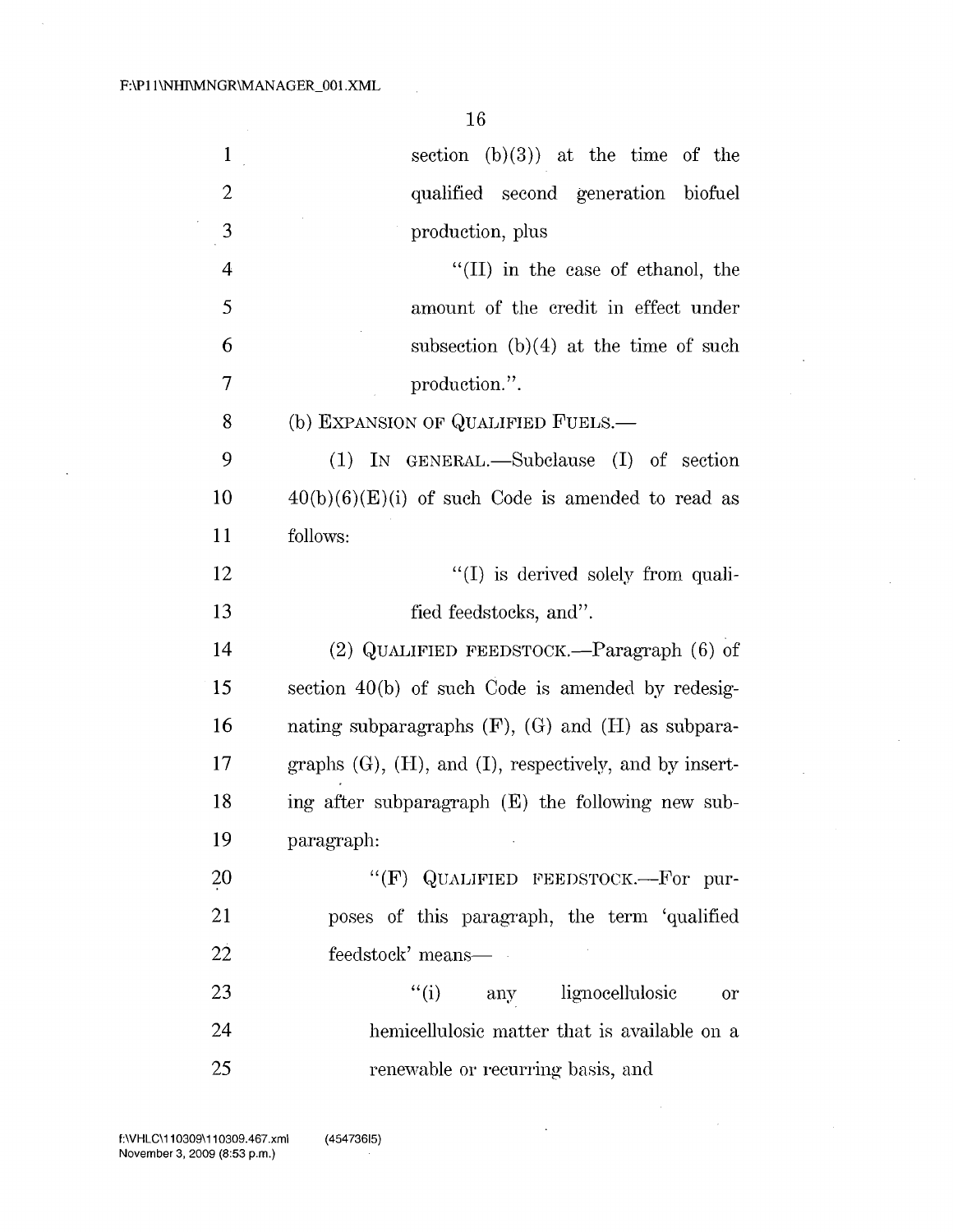$\mathcal{L}_{\mathcal{L}}$ 

 $\bar{\beta}$ 

17

 $\sim$ 

| $\mathbf{1}$   | ``(ii)<br>any<br>cultivated<br>algae,           |
|----------------|-------------------------------------------------|
| $\overline{2}$ | eyanobacteria, or lemna.".                      |
| 3              | (3) CONFORMING AMENDMENTS.-                     |
| 4              | (A) Section 40 of such Code is amended—         |
| 5              | (i) by striking "cellulosic biofuel" each       |
| 6              | place it appears in the text thereof and in-    |
| 7              | serting "second generation biofuel",            |
| 8              | (ii) by striking "CELLULOSIC" in the            |
| 9              | headings of subsections (b)(6), (b)(6)(E),      |
| 10             | and $(d)(3)(D)$ and inserting "SECOND           |
| 11             | GENERATION", and                                |
| 12             | (iii) by striking "CELLULOSIC" in the           |
| 13             | headings of subsections $(b)(6)(C)$ ,           |
| 14             | $(b)(6)(D), (b)(6)(F), (d)(6), and (e)(3)$      |
| 15             | and inserting "SECOND GENERATION".              |
| 16             | (B) Clause (iii) of section $40(b)(6)(E)$ of    |
| 17             | such Code, as redesignated by paragraph (2), is |
| 18             | amended by striking "Such term shall not" and   |
| 19             | inserting "The term 'second generation biofuel' |
| 20             | shall not".                                     |
| 21             | (C) Paragraph $(1)$ of section $4101(a)$ of     |
| 22             | such Code is amended by striking "cellulosic    |
| 23             | biofuel" and inserting "second generation       |
| 24             | biofuel".                                       |

 $\bar{a}$ 

 $\bar{z}$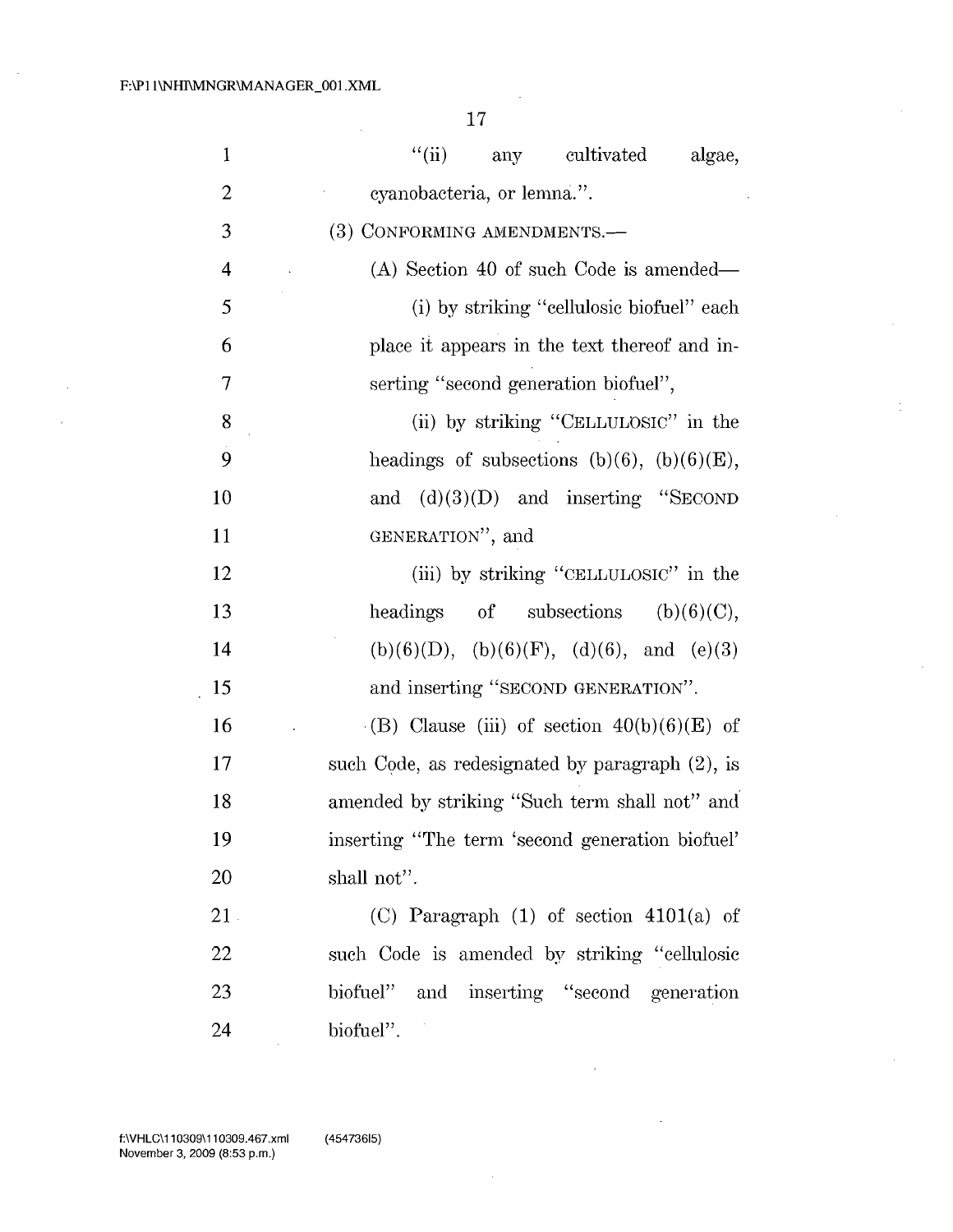18

1 (c) EXCLUSION OF FUELS PRODUCED FROM CO-2 PROCESSING WITH NONQUALIFIED FEEDSTOCKS.-Sub-3 paragraph  $(E)$  of section  $40(b)(6)$  of such Code is amend-4 ed by adding at the end the following new clause:

5 "(iii) EXCLUSION OF FUELS PRO-6 DUCED FROM COPROCESSING WITH NON-7 QUALIFIED FEEDSTOCKS.—The term 'sec-8 . ond generation biofuel' shall not include 9 any fuel derived from coprocessing a quali-10 fied feedstock with any feedstock which is 11 not a qualified feedstock.".

12 (d) EXCLUSION OF UNPROCESSED FUELS. Sub-13 paragraph  $(E)$  of section  $40(b)(6)$  of such Code, as amend-14 ed by subsection (c), is amended by adding at the end the 15 following new clause:

16 17 "(iv) EXCLUSION OF UNPROCESSED FUELS.-The term 'second generation 18 biofuel' shall not include any fuel if— 19 "(I) more than 4 percent of such 20 fuel (determined by weight) is any 21 combination of water and sediment, or 22 "(II) the ash content of such fuel 23 is more than 1 percent (determined by 24 weight).".

 $25$  (e) LIQUID FUEL DEFINED.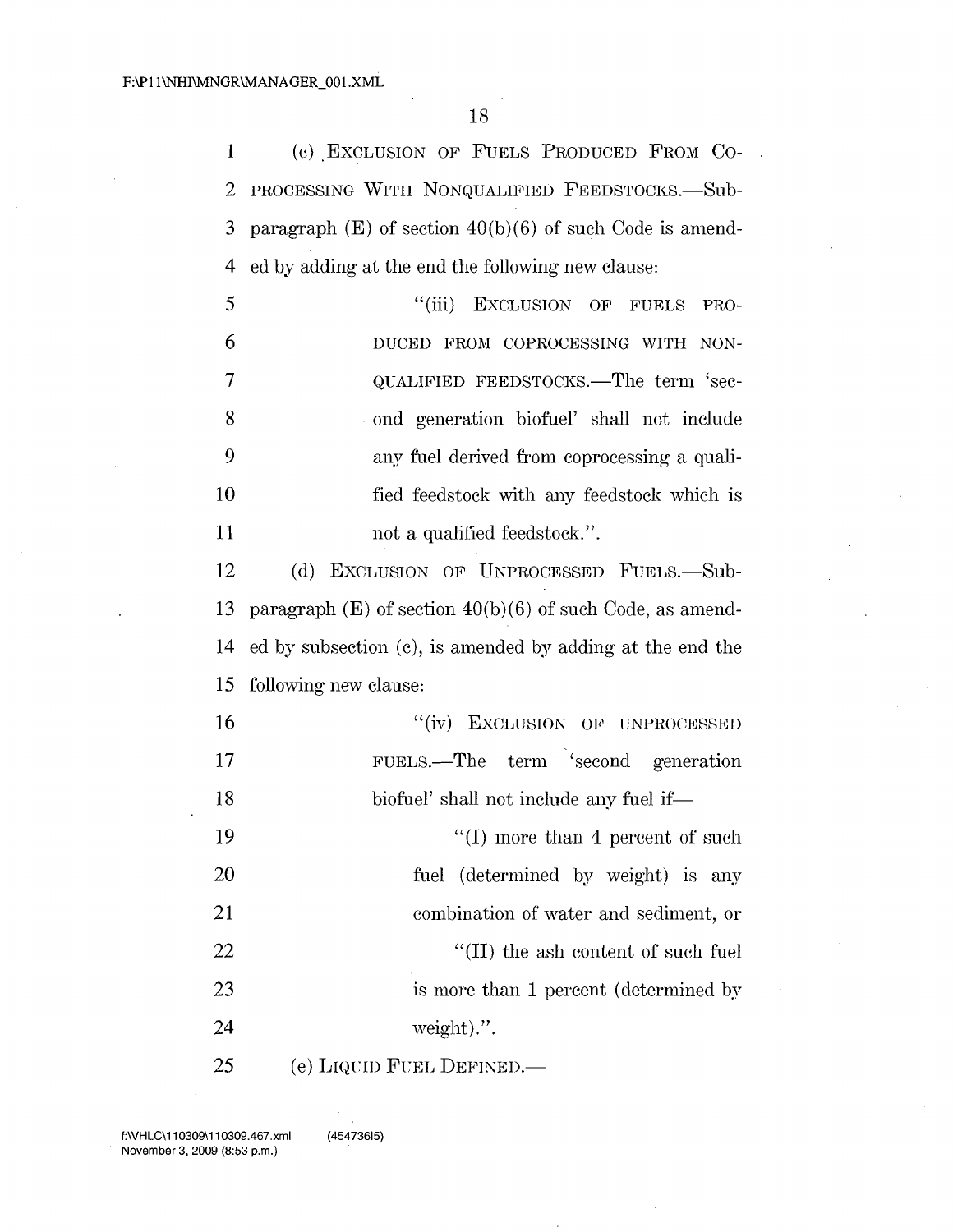$\mathcal{L}^{\text{max}}_{\text{max}}$  and  $\mathcal{L}^{\text{max}}_{\text{max}}$ 

 $\bar{\mathcal{A}}$ 

 $\sim 10^{-1}$ 

 $\mathcal{A}^{\mathcal{A}}$ 

 $\mathcal{L}_{\mathcal{A}}$ 

 $\hat{\mathcal{A}}$ 

 $\sim$ 

| $\mathbf{1}$   | (1) IN GENERAL.—Paragraph $(6)$ of section                         |
|----------------|--------------------------------------------------------------------|
| $\overline{2}$ | $40(b)$ of such Code, as amended by subsection (b),                |
| $\cdot$ 3      | is amended by redesignating subparagraphs (G),                     |
| 4              | $(H)$ , and $(I)$ as subparagraphs $(H)$ , $(I)$ , and $(J)$ , re- |
| 5              | spectively, and by inserting after subparagraph $(F)$              |
| 6              | the following new subparagraph.                                    |
| 7              | "(G) LIQUID FUEL.—The term 'liquid fuel'                           |
| 8              | shall not include any fuel unless such fuel                        |
| 9              | would be a liquid at room temperature after ex-                    |
| 10             | traction of all water from the fuel.".                             |
| 11             | (2) APPLICATION TO ALCOHOL MIXTURE CRED-                           |
| 12             | IT.—Paragraph $(2)$ of section $40(d)$ of such Code is             |
| 13             | amended by inserting ", within the meaning of sub-                 |
| 14             | section $(b)(6)(G)$ ," after "liquid fuel (other than              |
| 15             | gasoline)".                                                        |
| $\cdot 16$     | (3) APPLICATION TO RENEWABLE<br>DIESEL-                            |
| 17             | Paragraph (3) of section 40A(f) of such Code is                    |
| 18             | amended by inserting "(within the meaning of sec-                  |
| 19             | tion $40(b)(6)(G)$ " after "liquid fuel".                          |
| 20             | (f) REGISTRATION OF FUELS.—Subparagraph (I) of                     |
| 21             | section $40(b)(6)$ of such Code, as redesignated by sub-           |
| 22             | sections (b) and (e), is amended to read as follows:               |
| 23             | REGISTRATION REQUIREMENTS.-No<br>``(I)                             |
| 24             | credit shall be determined under this paragraph                    |

 $\sim$ 

(45473615)

 $\hat{\beta}$  ,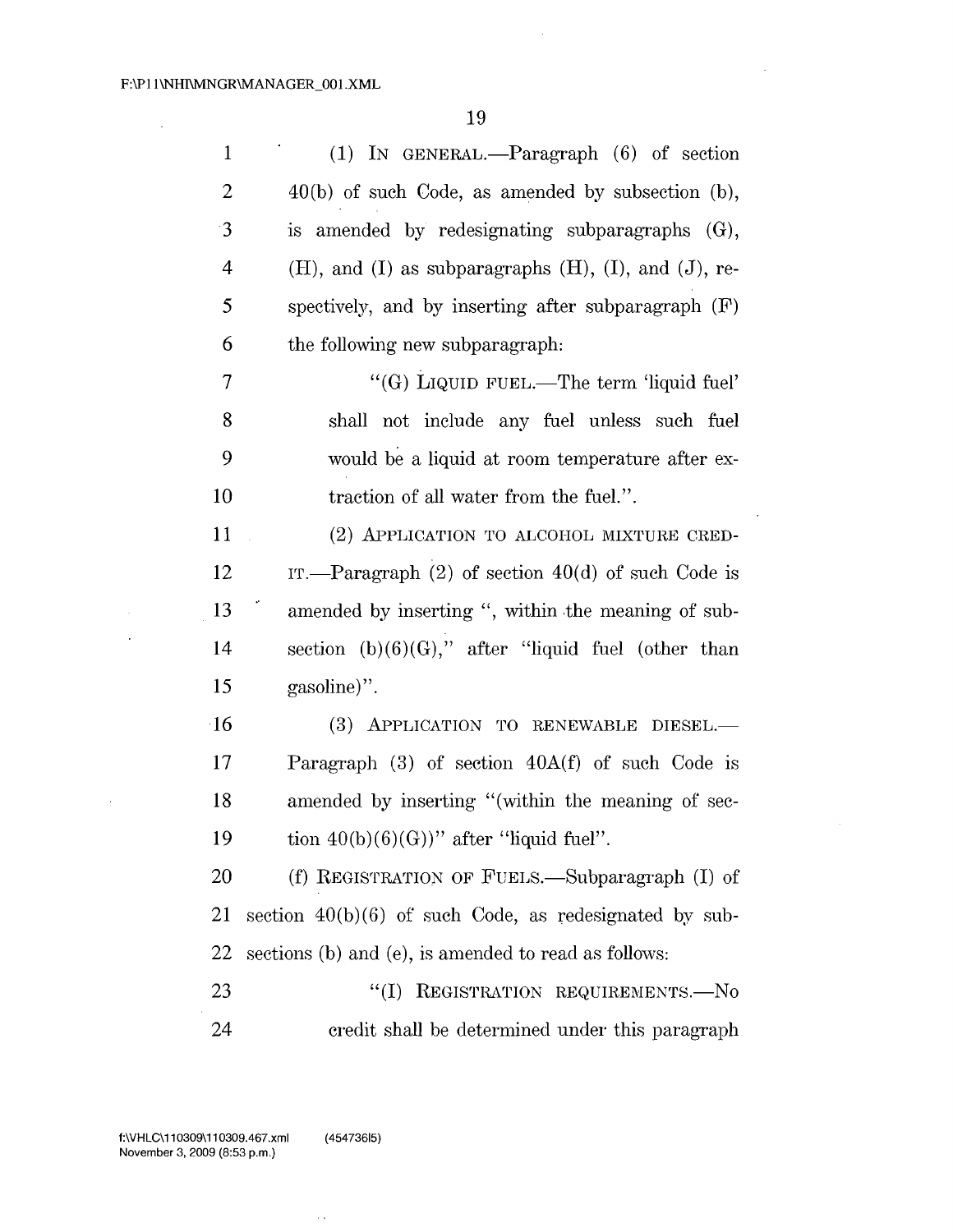$\mathcal{L}_{\mathcal{A}}$ 20

| $\mathbf{1}$   | with respect to any second generation biofuel           |
|----------------|---------------------------------------------------------|
| 2              | produced by the taxpayer unless-                        |
| 3              | "(i) such taxpayer is registered with                   |
| 4              | the Secretary as a producer of second gen-              |
| 5              | eration biofuel under section 4101, and                 |
| $\overline{6}$ | "(ii) such taxpayer provides the Sec-                   |
| $\overline{7}$ | retary such information with respect to                 |
| 8              | such second generation biofuel as the Sec-              |
| 9              | retary may (after consultation with the                 |
| 10             | Secretary of Energy and the Administrator               |
| 11             | of the Environmental Protection Agency)                 |
| 12             | require, including-                                     |
| 13             | $\lq$ (I) the type of such second gen-                  |
| 14             | eration biofuel,                                        |
| 15             | "(II) the feedstocks from which                         |
| 16             | such second generation biofuel is de-                   |
| 17             | rived, and                                              |
| 18             | "(III) the BTU content of such                          |
| 19             | second generation biofuel.".                            |
| 20             | (g) APPLICATION OF BIOFUEL REFORMS TO BONUS             |
| 21             | DEPRECIATION FOR BIOFUEL PLANT PROPERTY.                |
| 22             | $(1)$ IN GENERAL.—Subparagraph $(A)$ of section         |
| 23             | $168(1)(2)$ of such Code is amended by striking "sole-  |
| 24             | ly to produce cellulosic biofuel" and inserting "solely |

 $\mathcal{A}^{\text{max}}_{\text{max}}$ 

 $\sim$ 

 $\bar{\bar{z}}$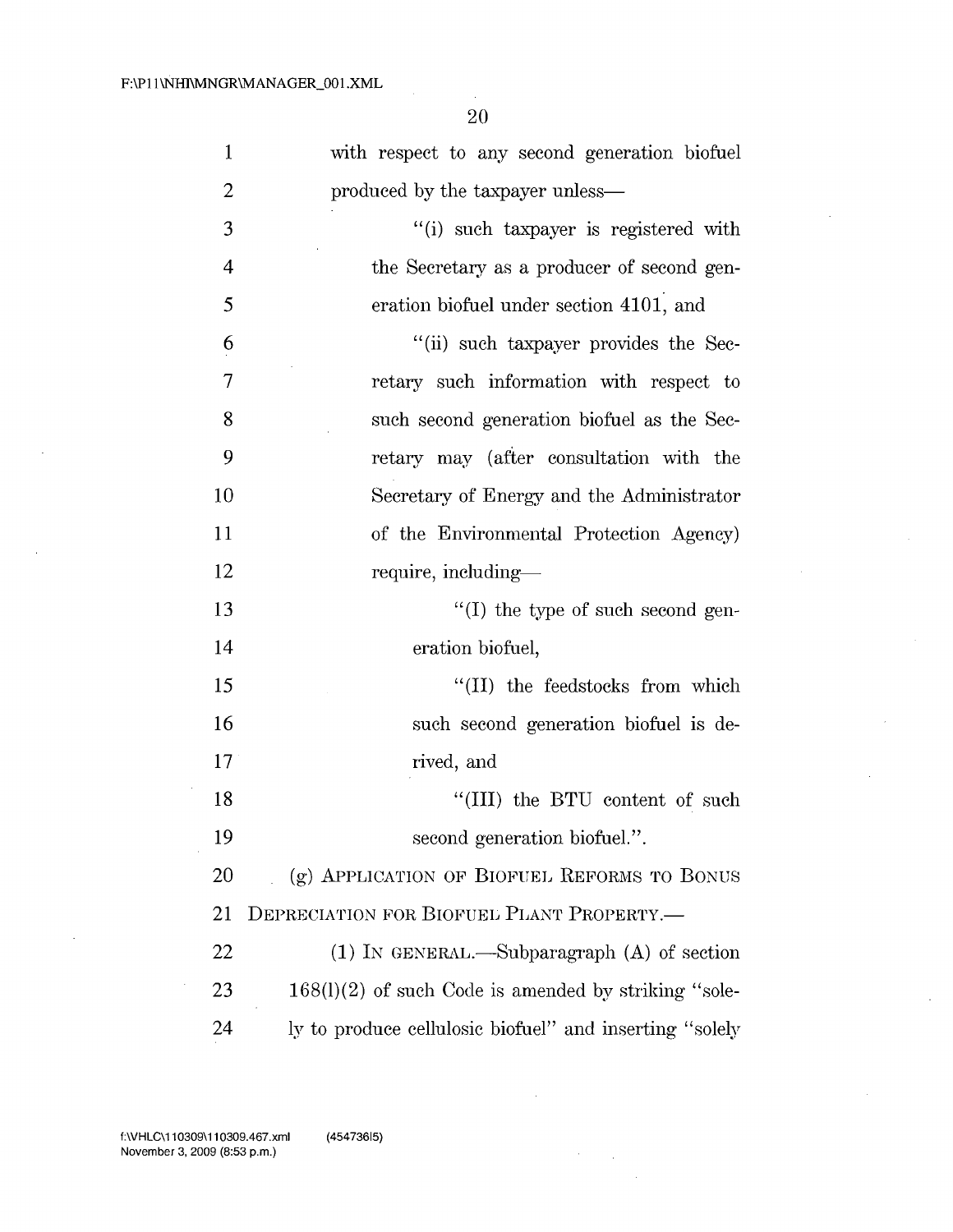>

 $\mathcal{L}$ 

 $\ddot{\phantom{a}}$ 

 $\overline{\mathbb{C}}$ 

21

J.

| $\mathbf{1}$   | to produce second generation biofuel (as defined in     |
|----------------|---------------------------------------------------------|
| $\overline{2}$ | section $40(b)(6)(E)$ ".                                |
| 3              | CONFORMING AMENDMENTS.-Subsection<br>(2)                |
| $\overline{4}$ | (l) of section 168 of such Code is amended—             |
| 5              | (A) by striking "cellulosic biofuel" each               |
| 6              | place it appears in the text thereof and insert-        |
| 7              | ing "second generation biofuel",                        |
| 8              | (B) by striking paragraph (3) and redesig-              |
| 9              | nating paragraphs (4) through (8) as para-              |
| 10             | graphs $(3)$ through $(7)$ , respectively,              |
| 11             | (C) by striking "CELLULOSIC" in the                     |
| 12             | heading of such subsection and inserting "SEC-          |
| 13             | OND GENERATION", and                                    |
| 14             | (D) by striking "CELLULOSIC" in the head-               |
| 15             | ing of paragraph (2) and inserting "SECOND              |
| 16             | GENERATION".                                            |
| 17             | (h) EFFECTIVE DATE.-                                    |
| 18             | $(1)$ IN GENERAL.—Except as provided in para-           |
| 19             | graph (2), the amendments made by this section          |
| <b>20</b>      | shall apply to fuels sold or used after the date of the |
| 21             | enactment of this Act.                                  |
| 22             | (2) APPLICATION TO BONUS DEPRECIATION.                  |
| 23             | The amendments made by subsection (g) shall apply       |
| 24             | to property placed in service after the date of the en- |
| 25             | actment of this Act.                                    |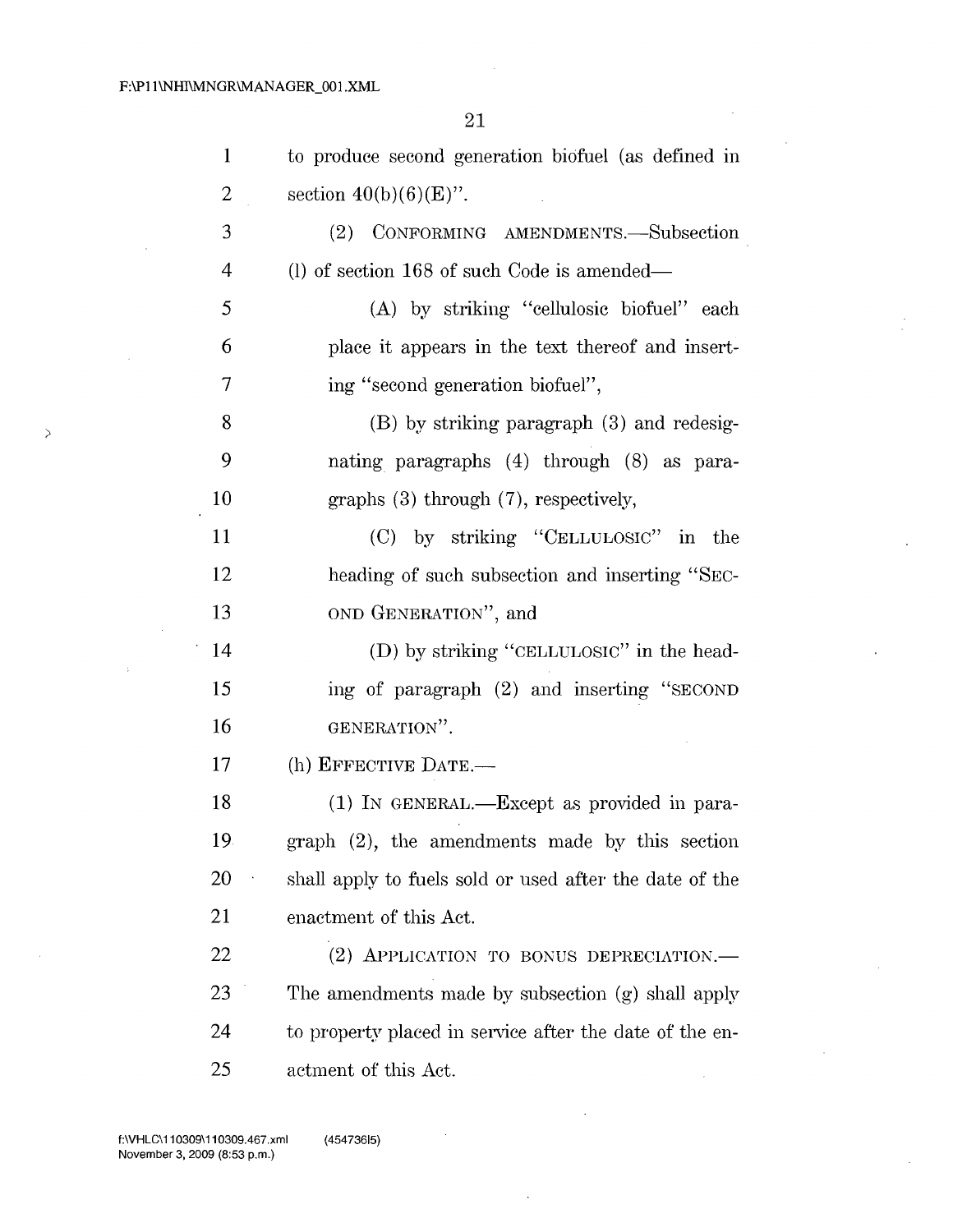(3) TEMPORARY RULE FOR DETERMINING 2 CREDIT AMOUNT BASED ON BTU CONTENT OF FUEL.-With respect to any fuel sold or used after the date of the enactment of this Act and before the date on which the Secretary prescribes the table de-6 scribed in clause (ii) of section  $40(b)(6)(B)$  of the Internal Revenue Code of 1986 (as amended by this Act), clause (i) of such section shall be applied by treating all second generation biofuel as though it were ethanol.

Page 381, beginning on line 17, strike "proposed rule" and all that follows through "(74 Federal Register 22214 et seq.)" and insert "final rule for Medicare skilled nursing facilities issued by such Secretary on August 11, 2009 (74 Federal Register 40287 et seq.)".

Page 382, line 11, strike "January 1, 2010" and insert "April 1, 2010".

Page 493, line 1, insert "a hospital described in subparagraph  $(F)$  or" after "only to".

Page 494, after line 8, insert the following subparagraph (and redesignate subparagraphs  $(F)$  through  $(H)$ as subparagraphs  $(G)$  through  $(I)$ , respectively):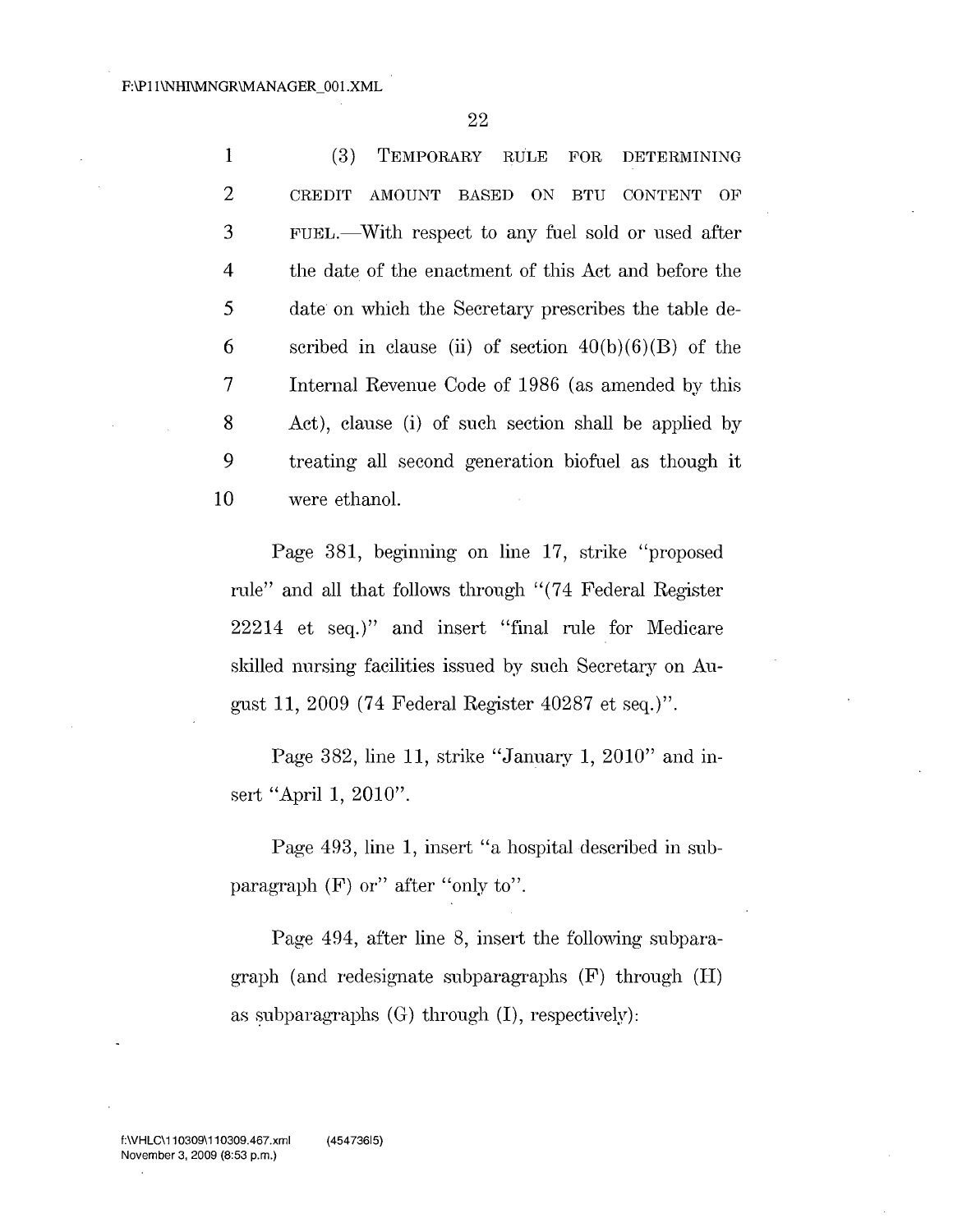|                | " $(F)$ SPECIAL RULE FOR A HIGH MED-         |
|----------------|----------------------------------------------|
| $\overline{2}$ | ICAID FACILITY.—A hospital described in this |
| 3              | subparagraph is a hospital that—             |
| 4              | "(i) with respect to each of the 3 most      |

| 5 <sub>1</sub> | recent cost reporting periods for which      |
|----------------|----------------------------------------------|
| 6              | data are available, has an annual percent    |
| $\overline{7}$ | of total inpatient admissions that represent |
| 8              | inpatient admissions under the program       |
| 9              | under title XIX that is determined by the    |
| 10             | Secretary to be greater than such percent    |
| 11             | with respect to such admissions for any      |
| 12             | other hospital located in the county in      |
| 13             | which the hospital is located; and           |
| 14             | "(ii) meets the conditions described in      |

15 clauses (iii) and (vi) of subparagraph  $(E)$ .

Page 828, after and below line 3, insert the following: "Under such an agreement a State may agree to cover and reimburse each long-term care facility or provider for all costs attributable to conducting background checks and screening described in this subsection that were not otherwise required to be conducted by such long-term care facility or provider before the enactment of this subsection, except that Federal funding with respect to such reimbursement shall be limited to the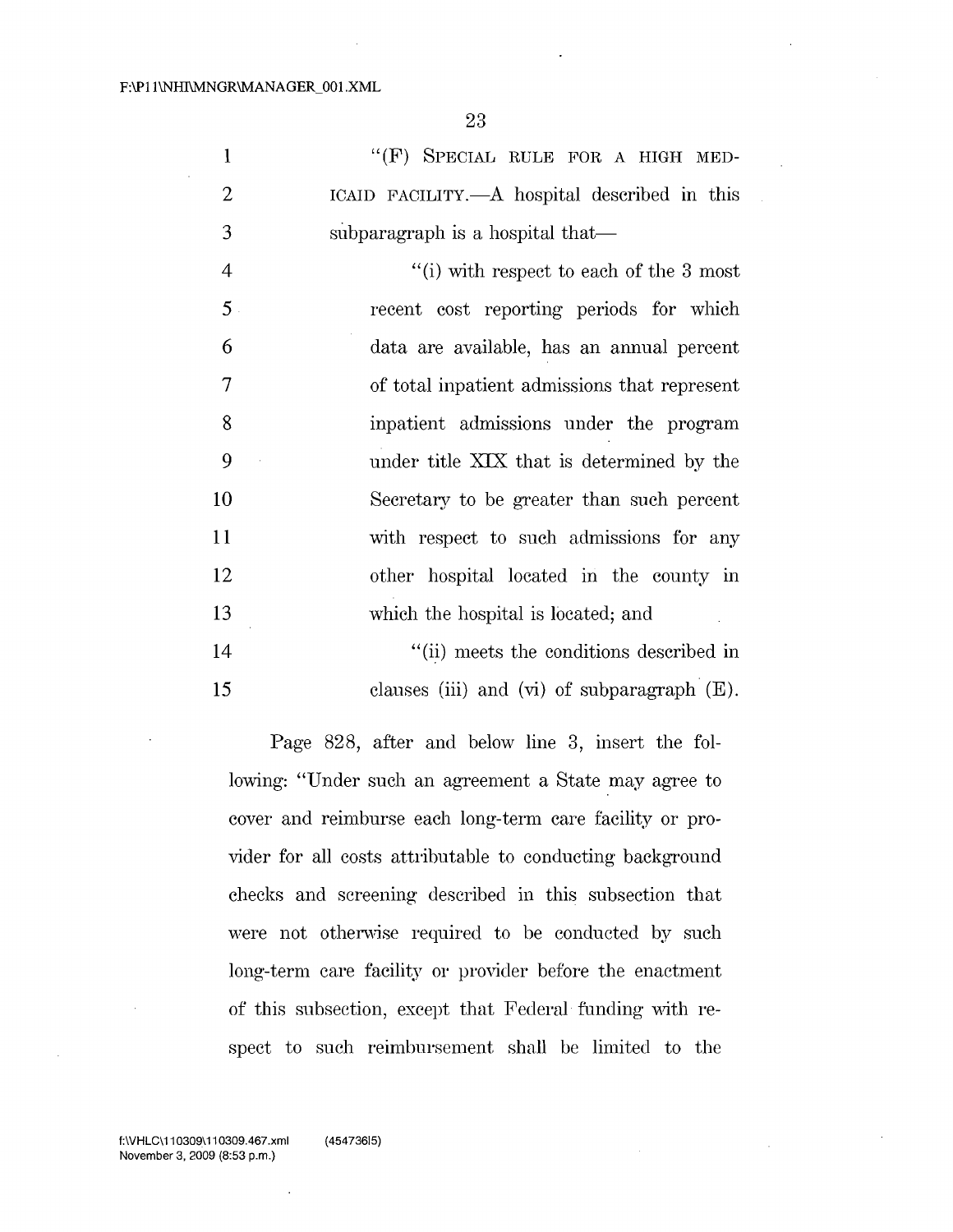amount made available to the State from funds under subsection  $(b)(1)$ .".

Page 828, after and below line 15, insert the following: "Under such an agreement a State may agree to cover and reimburse each long-term care facility or provider for all costs attributable to conducting background checks and screening described in this subsection that were not otherwise required to be conducted by such long-term care facility or provider before the enactment of this subsection, except that Federal funding with respect to such reimbursement shall be limited to the amount made available to the State from funds under subsection  $(b)(1)$ .".

Page 888, line 14, insert a period after the closing quotation marks.

Page 888, after line 14, insert the following (and conform the table of contents of division B accordingly):

# **1 SEC. 1446. QUALITY INDICATORS FOR CARE OF PEOPLE** 2 **WITH ALZHEIMER'S DISEASE.**

3 (a) QUALITY INDICATORS.—The Secretary of Health 4 and Human Services shall develop quality indicators for 5 the provision of medical services to people with Alz-6 heimer's disease and other dementias and a plan for im-7 plementing the indicators to measure the quality of care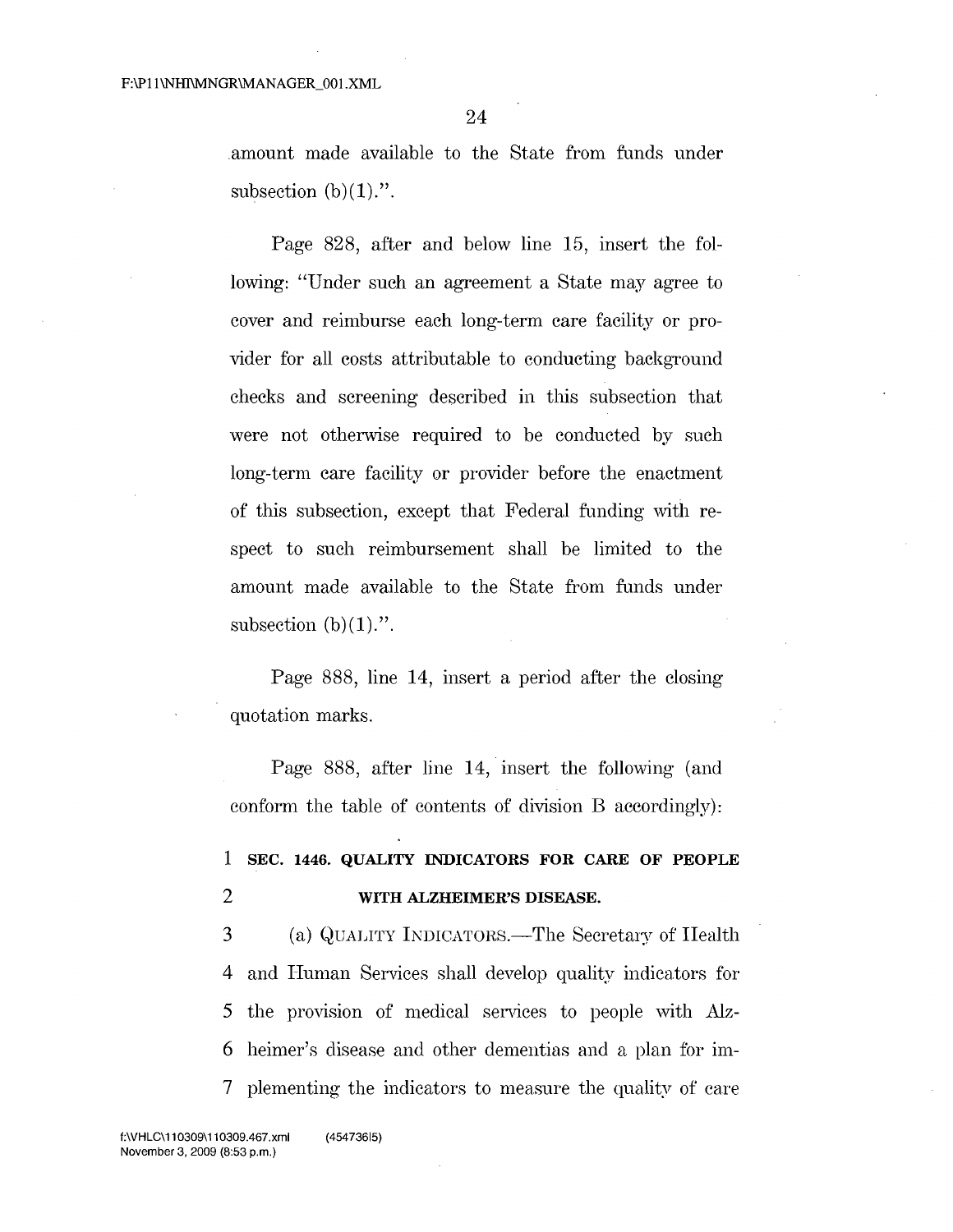1 provided for people with these conditions by physicians, 2 hospitals, and other appropriate providers of services and 3 suppliers.

 (b) REPORT.-The Secretary shall submit a report to the Committees on Energy and Commerce and Ways and Means of the United States House of Representatives and to the Cornmittees on Finance and Health, Education, Labor, and Pensions of the United States Senate not later than 24 months after the date of the enactment of this Act setting forth the status of their efforts to implement the requirements of subsection (a).

Page 970, after line 6, insert the following paragraph (and redesignate paragraph  $(5)$  as paragraph  $(6)$ ):

12 "(5) 90-DAY PERIOD OF ENHANCED OVERSIGHT 13 FOR INITIAL CLAIMS OF DME SUPPLIERS.—For peri-14 ods beginning after January 1, 2011, if the Sec-15 retary determines under paragraph (1) that there is 16 a significant risk of fraudulent activity among sup-17 pliers of durable medical equipment, in the case of 18 a supplier of durable medical equipment who is with-19 in a category or geographic area under title XVIII 20 identified pursuant to such determination and who is 21 initially enrolling under such title, the Secretary 22 shall, notwithstanding section  $1842(e)(2)$ , withhold 23 payment under such title with respect to durable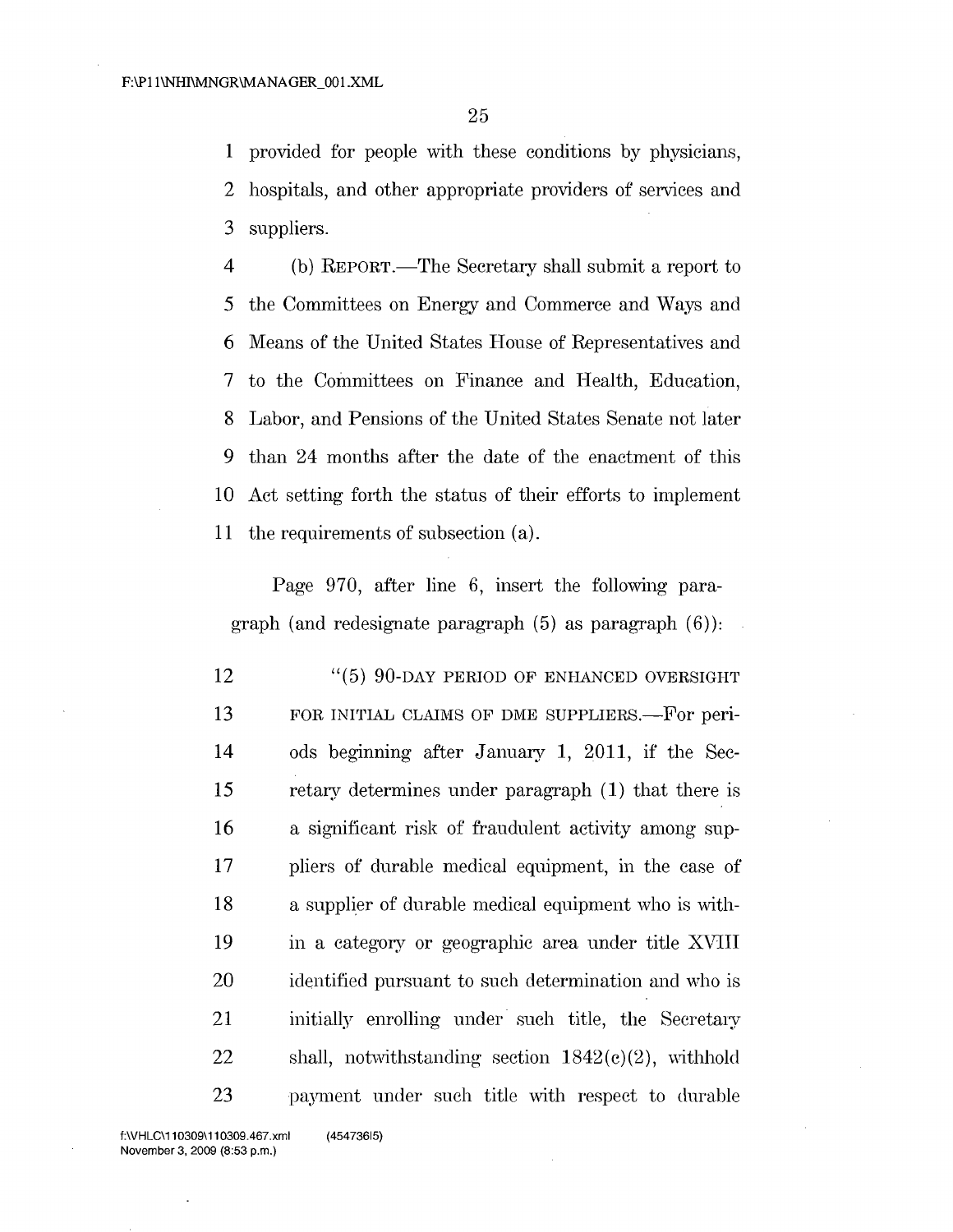medical equipment furnished by such supplier during the 90-day period beginning on the date of the first submission of a claim under such title for durable medical equipment furnished by such supplier.".

Page 1010, after line 14, add the following new section:

# SEC. 1654. DISCLOSURE OF MEDICARE FRAUD AND ABUSE HOTLINE NUMBER ON EXPLANATION OF BEN-EFITS.

8 (a) IN GENERAL.—Section 1804 of the Social Secu- rity Act (42 U.S.C. 1395b-2) is amended by adding at the end the following new subsection:

 "(d) Any statement or notice containing an expla- nation of the benefits available under this title, including the notice required by subsection (a), distributed for peri- ods after July 1, 2011, shall prominently display in a man- ner prescribed by the Secretary a separate toll-free tele- phone number maintained by the Secretary for the receipt of complaints and information about waste, fraud, and abuse in the provision or billing of services under this title.".

20 (b) CONFORMING AMENDMENTS.-Section  $1804(c)$  of the Social Security Act (42 U.S.C. 1395b-2(c)) is 22 amended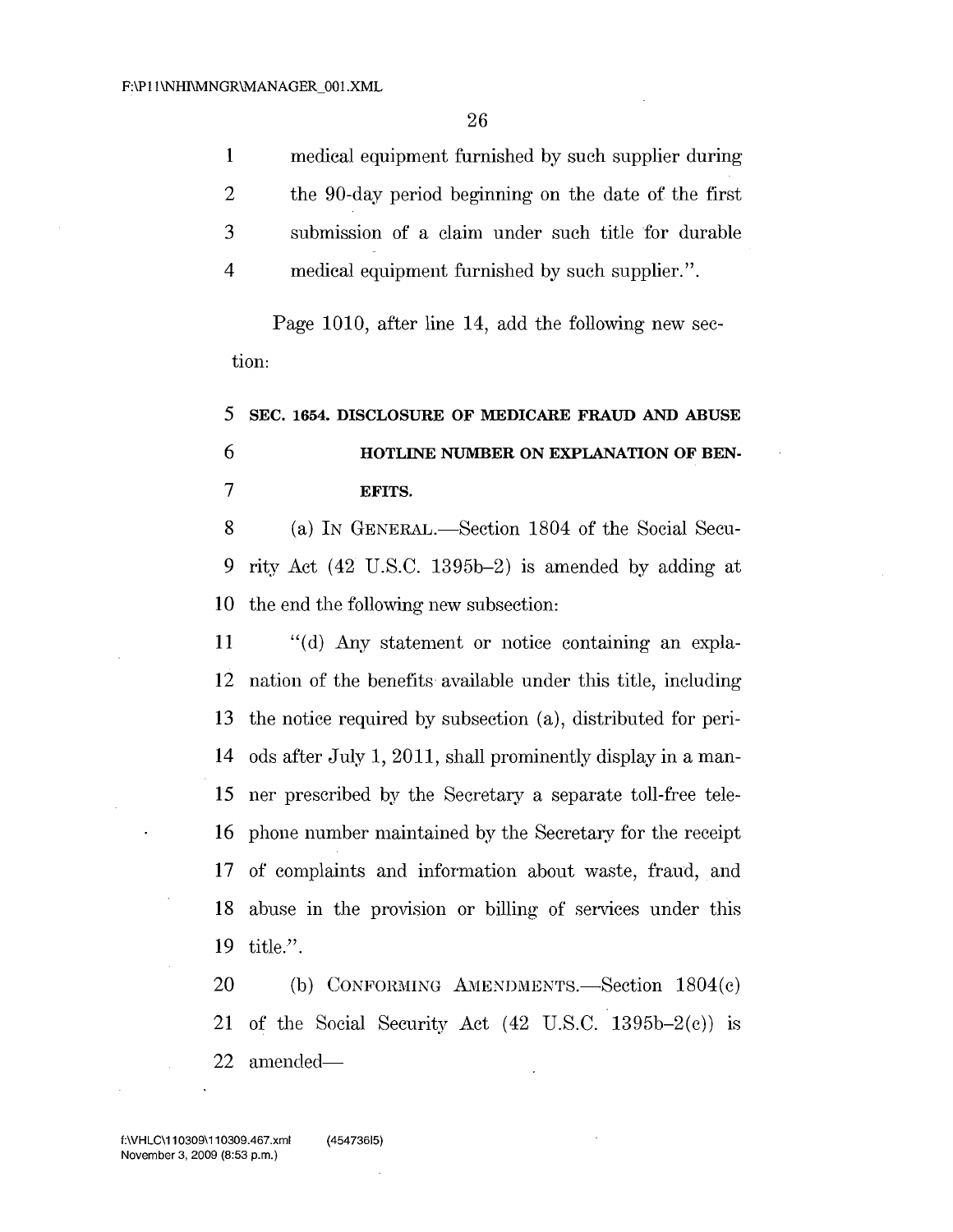1 2 end: (1) in paragraph  $(2)$ , by adding "and" at the

3  $(2)$  in paragraph  $(3)$ , by striking "; and" and 4 inserting a period; and

5 (3) by striking paragraph (4).

Page 1010, strike line 16 and all that follows through page 1012 before line 1 (and conform the table of contents of division B accordingly).

Page 1017, line 6, strike "subclause" and insert "subclauses".

Page 1017, line 24, strike "over 5, and".

Page 1018, line 2, insert ", (IV) (insofar as it relates to subsection  $(l)(1)(B)$ ),  $(VI)$ ," after " $(I)$ ".

Page 1048, line 14, strike "section" before "subsection".

Page 1082, line 25, insert after "Palau" the following: "and shall not apply, at the option of the Governor of Puerto Rico, the Virgin Islands, Guam, the Northern Mariana Islands, or American Samoa as com: municatecl to the Secretary of Health and Human Services in writing, to any individual who lawfully resides in the respective territory in accordance with such Compacts".

f:\VHLC\110309\110309.467.xml November 3, 2009 (8:53 p.m.)

(45473615)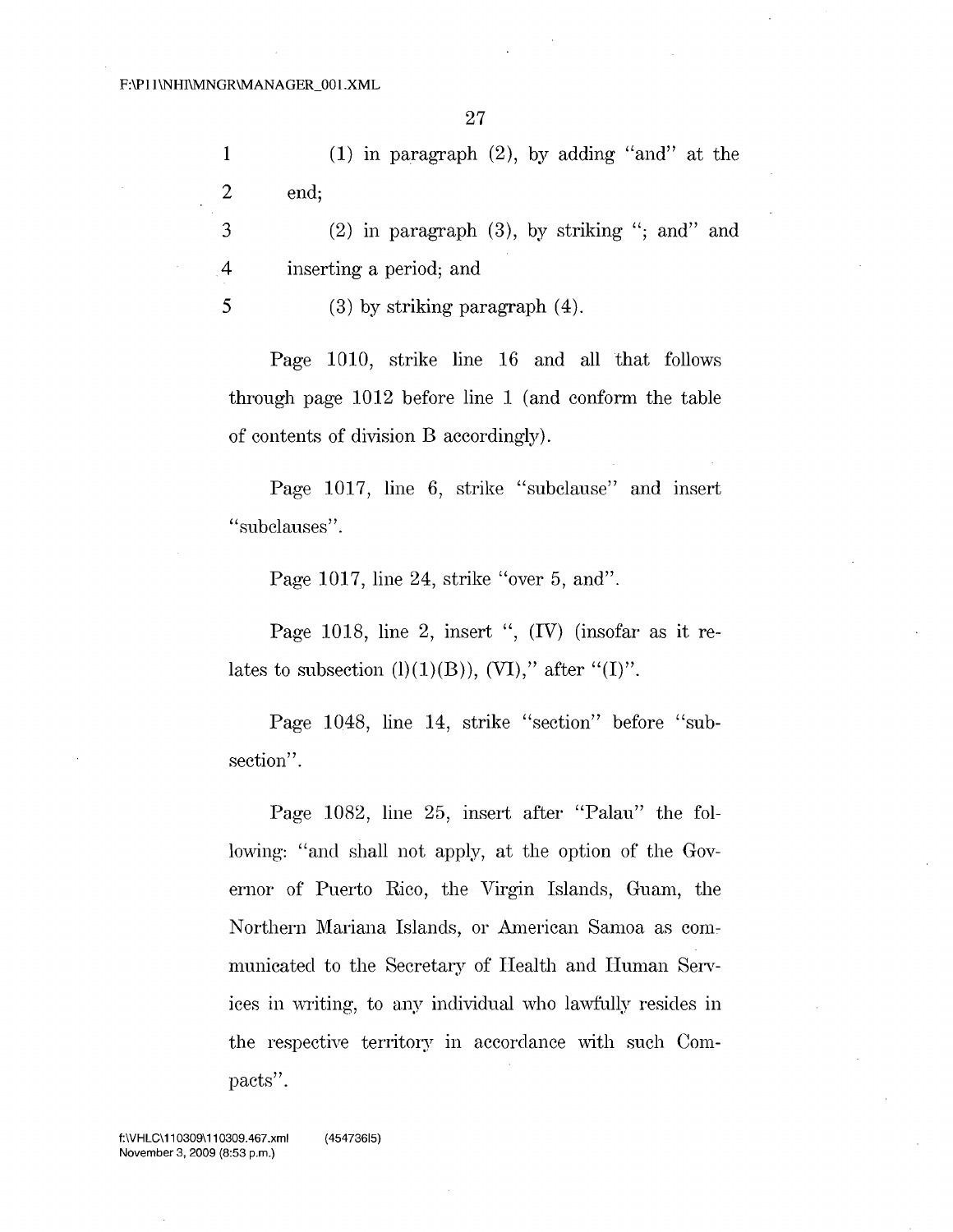Page 1092, after line 4, insert the following (and conform the table of contents of division B accordingly):

# SEC. 1739A SENSE OF CONGRESS REGARDING COMMUNITY FIRST CHOICE OPTION TO PROVIDE MED- ICAID COVERAGE OF COMMUNITY-BASED AT-TENDANT SERVICES AND SUPPORTS.

 It is the sense of Congress that States should be al- lowed to elect under their Medicaid State plans under title XIX of the Social Security Act to implement a Community 8 First Choice Option under which-

 (1) coverage of community-based attendant services and supports furnished in homes and com- munities is available, at an individual's option, to in- dividuals who would otherwise qualify for Medicaid institutional coverage under the respective State plan;

 (2) such supports and services include assist-16 ance to individuals with disabilities in accomplishing activities of daily living, instrumental activities of daily living, and health-related tasks;

 (3) the Federal matching assistance percentage (FMAP) under such title for medical assistance for 21 such supports and services is enhanced;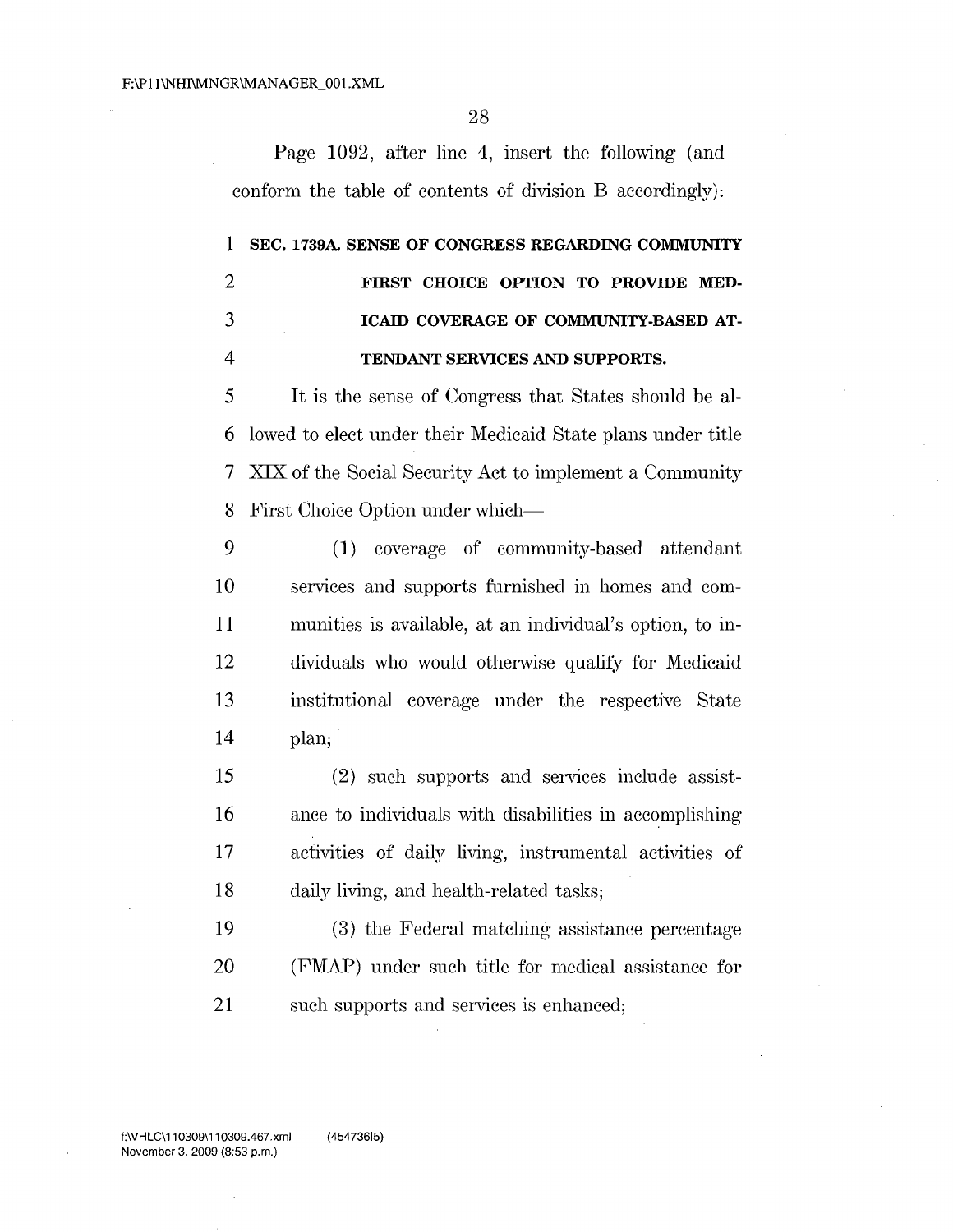1 (4) States, consistent with minimum federal 2 standards, ensure quality of such supports and serv-3 ices; and

 (5) States collect and provide data to the Sec- retary of Health and Human Services on the cost and effectiveness and quality of supports and serv-ices provided through such option.

Page 1107, line 12, strike "may payments" and insert "make payments".

Page 1215, line 18, through page 1216, line 18, amend subparagraph (A) to read as follows:

| 8  | (A) IN GENERAL.—Amounts in the Fund                   |
|----|-------------------------------------------------------|
| 9  | are authorized to be appropriated (as described       |
| 10 | in paragraph $(1)$ ) for a fiscal year only if $(ex-$ |
| 11 | cluding any amounts in or appropriated from           |
| 12 | the Fund) the amounts specified in subpara-           |
| 13 | graph (B) for the fiscal year involved are equal      |
| 14 | to or greater than the amounts specified in sub-      |
| 15 | paragraph $(B)$ for fiscal year 2008.                 |

Page 1216, line 21, strike "the amounts appropriated" and insert "the amounts appropriated (excluding any amounts in or appropriated from the Fund)".

Page 1218, lines 4 and 5, strike "appropriated" and insert "made available".

f:\VHLC\11 0309\11 0309.467.xml November 3,2009 (8:53 p.m.) (45473615)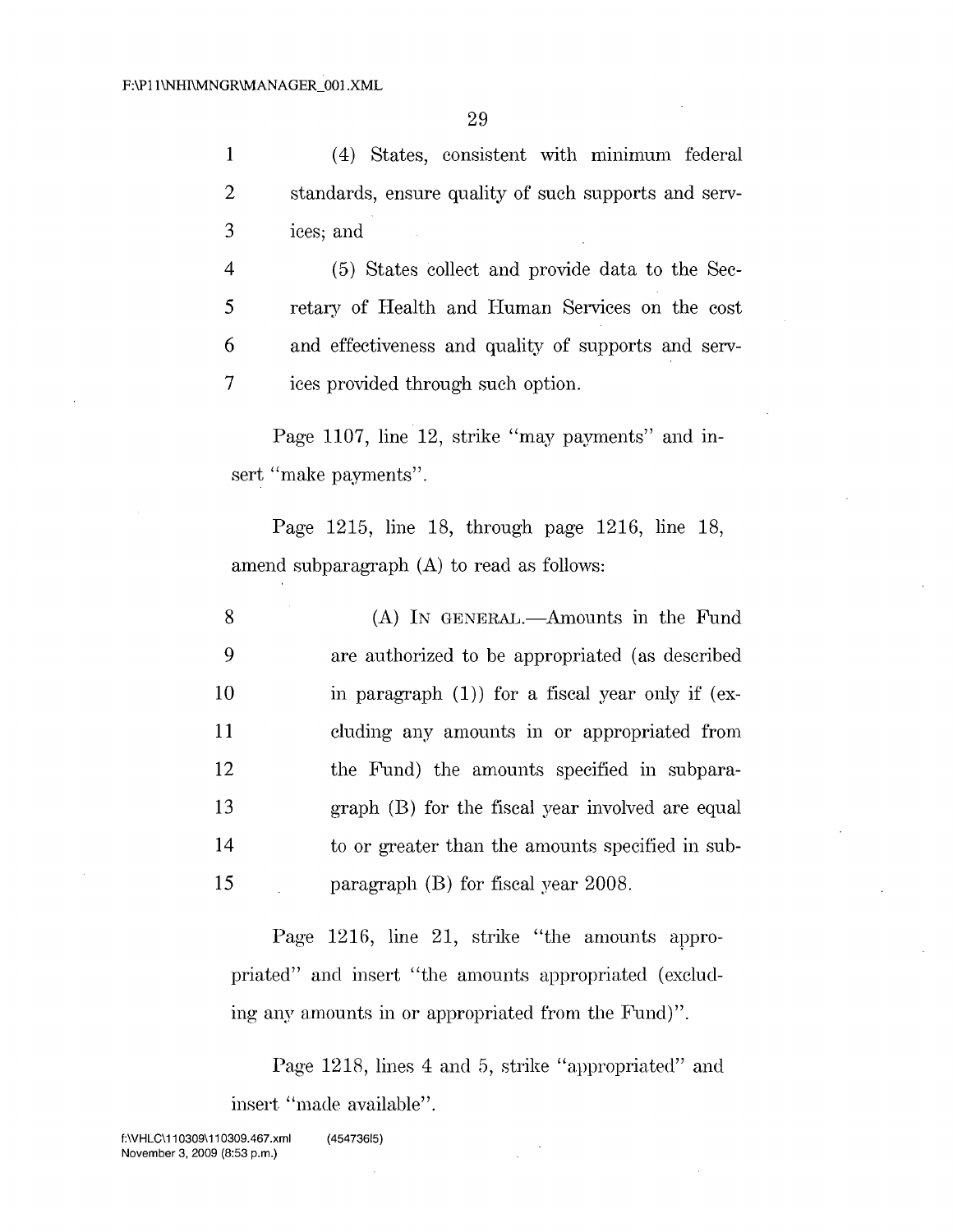Page 1286, line 19, through page 1287, line 8, strike subsection (a) and insert the following:

1 "(a) DEPOSITS INTO TRUST.—There is established 2 a Prevention and Wellness Trust. There are authorized 3 to be appropriated to the Trust, out of any monies in the 4 Public Health Investment Fund-

|    | "(1) for fiscal year 2011, \$2,400,000,000;       |
|----|---------------------------------------------------|
| 6  | "(2) for fiscal year 2012, $$2,845,000,000;$      |
| 7  | "(3) for fiscal year 2013, $$3,100,000,000;$      |
| -8 | "(4) for fiscal year 2014, $$3,455,000,000$ ; and |
| -9 | $\lq(5)$ for fiscal year 2015, \$3,600,000,000.   |

Page 1287, line 14, strike "subsection  $(a)(2)$ " and insert "subsection (a)".

Page 1432, after line 15, insert the following:

| 10 | (5) NO LIMITATION ON OTHER STATE LAWS.—        |
|----|------------------------------------------------|
| 11 | Nothing in this section shall be construed to  |
| 12 | (A) preempt or modify the application of       |
| 13 | any existing State law that limits attorneys'  |
| 14 | fees or imposes caps on damages;               |
| 15 | (B) impair the authority of a State to es-     |
| 16 | tablish or implement a law limiting attorneys' |
| 17 | fees or imposing caps on damages; or           |
| 18 | (C) restrict the eligibility of a State for an |
| 19 | incentive payment under this section on the    |

(45473615)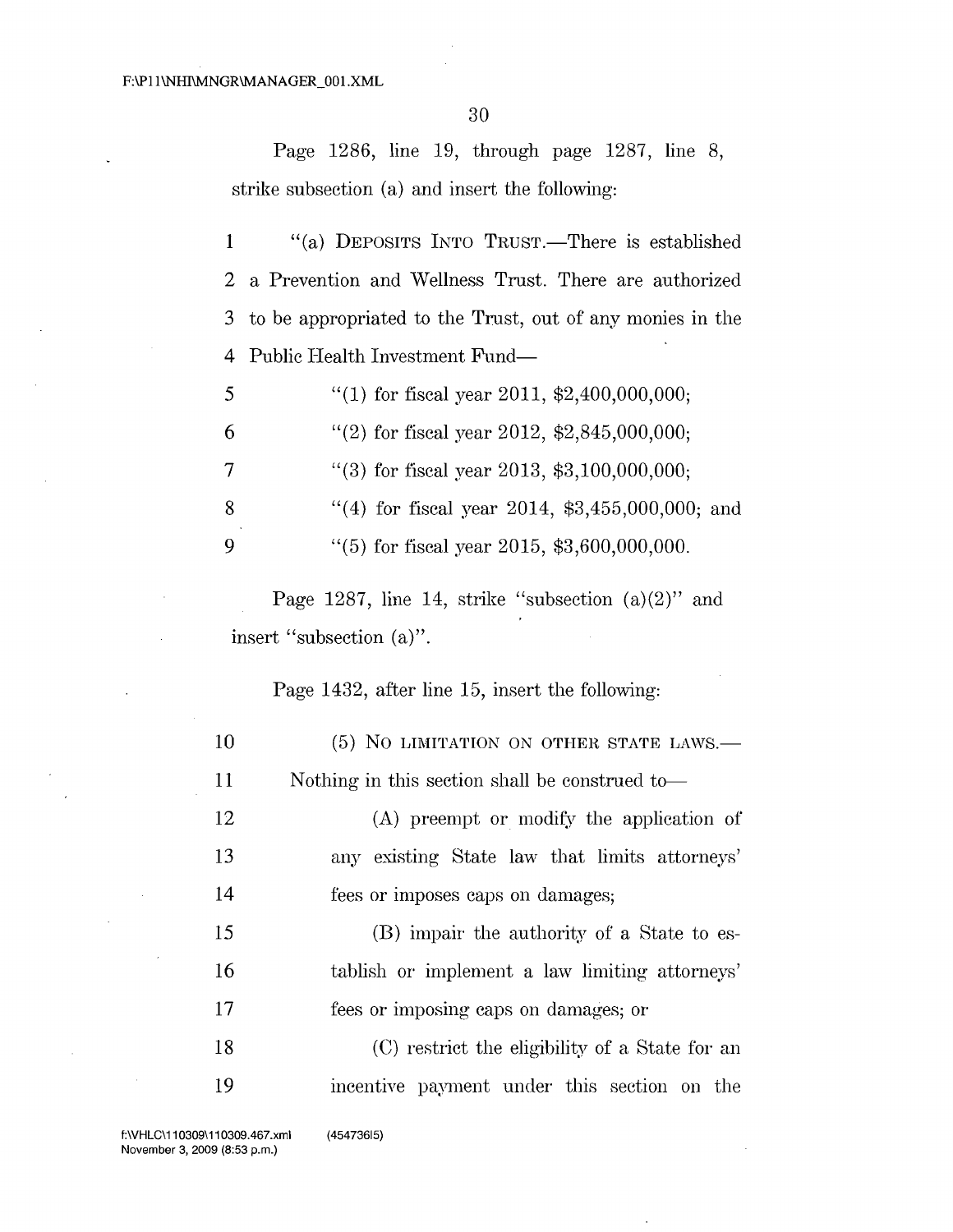| $\mathbf{1}$ | basis of a law described in subparagraph (A) or                                                                  |
|--------------|------------------------------------------------------------------------------------------------------------------|
| 2            | (B) so long as any such law is not established                                                                   |
| 3            | or implemented as part of the law described in                                                                   |
| 4            | paragraph (4), as determined by the Secretary.                                                                   |
|              | Page 1467, after line 6, insert the following (and<br>conform the table of contents for division C accordingly): |
| 5            | SEC. 2538. SCREENING, BRIEF INTERVENTION, REFERRAL,                                                              |
| 6            | AND TREATMENT FOR MENTAL HEALTH AND                                                                              |
| 7            | SUBSTANCE ABUSE DISORDERS.                                                                                       |
| 8            | Part D of title V (42 U.S.C. 290dd et seq.) is amend-                                                            |
| $\mathbf{a}$ |                                                                                                                  |

9 ed by adding at the end the following:

10 "SEC. 544. SCREENING, BRIEF INTERVENTION, REFERRAL, 11 AND TREATMENT FOR MENTAL HEALTH AND

### 12 SUBSTANCE ABUSE DISORDERS.

13 "(a) PROGRAM.—The Secretary, acting through the Administrator, shall establish a program (consisting of awarding grants, contracts, and cooperative agreements under subsection (b)) on mental health and substance 17 abuse screening, brief intervention, referral, and recovery services for individuals in primary health care settings.

19 "(b) USE OF FUNDS.—The Secretary may award 20 gTants to, or enter into contracts or cooperative agree-21 ments with, entities---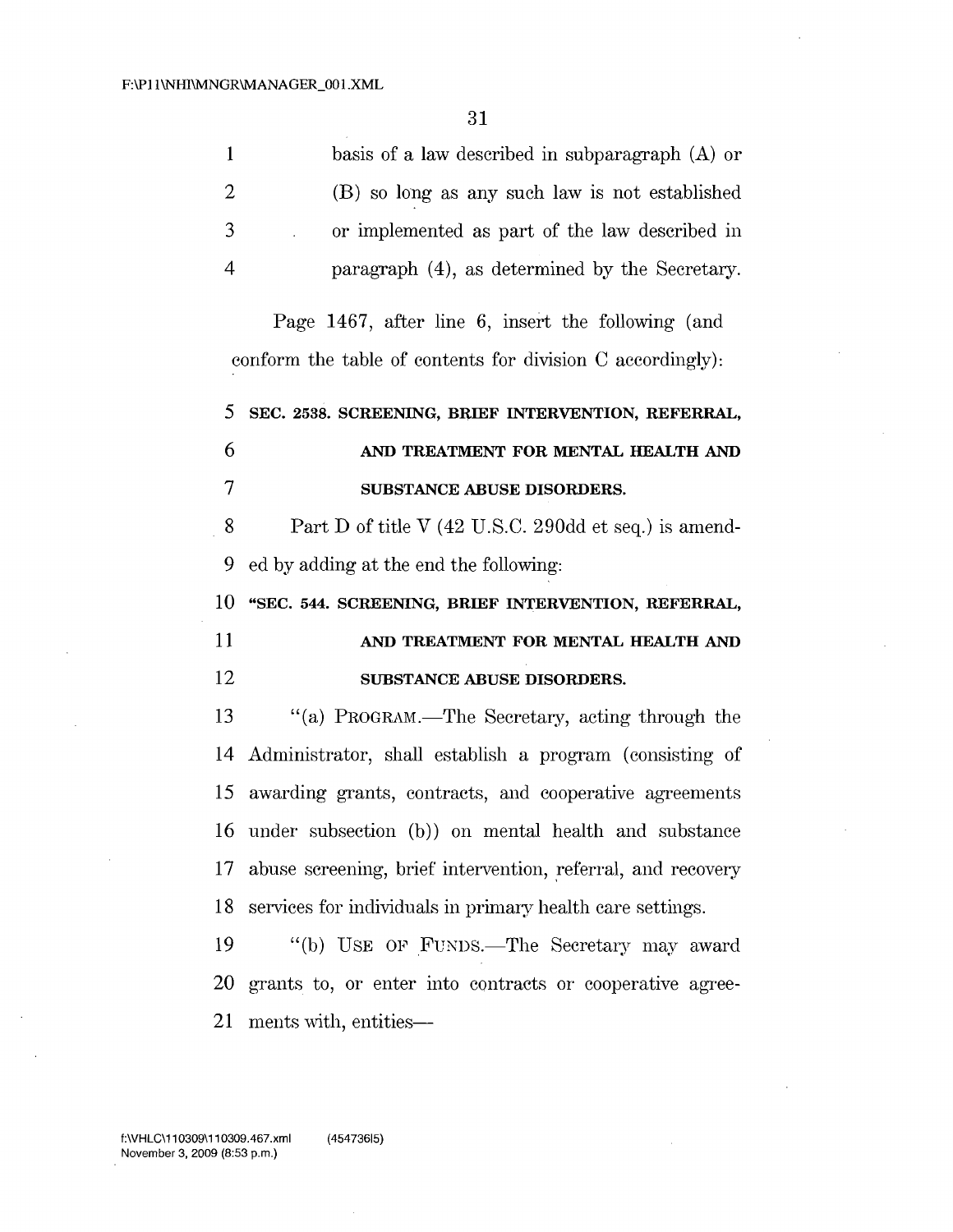$\ddot{\phantom{a}}$ 

 $\bar{.}$ 

 $\ddot{\phantom{1}}$ 

 $\sim$ 

 $\mathcal{L}$ 

 $\ddot{\phantom{a}}$ 

| $\mathbf{1}$   | $\lq(1)$ to provide mental health and substance                 |
|----------------|-----------------------------------------------------------------|
| $\overline{2}$ | abuse screening, brief interventions, referral, and re-         |
| 3              | covery services;                                                |
| 4              | $\lq(2)$ to coordinate these services with primary              |
| 5              | health care services in the same program and set-               |
| 6              | ting;                                                           |
| $\overline{7}$ | "(3) to develop a network of facilities to which                |
| 8              | patients may be referred if needed;                             |
| 9              | "(4) to purchase needed screening and other                     |
| 10             | tools that are—                                                 |
| 11             | $\lq\lq$ necessary for providing these services;                |
| 12             | and                                                             |
| 13             | "(B) supported by evidence-based research;                      |
| 14             | and                                                             |
| 15             | "(5) to maintain communication with appro-                      |
| 16             | priate State mental health and substance abuse                  |
| 17             | agencies.                                                       |
| 18             | "(c) ELIGIBILITY.-To be eligible for a grant, con-              |
|                | 19 tract, or cooperative agreement under this section, an enti- |
| 20             | ty shall be a public or private nonprofit entity that—          |
| 21             | $"(1)$ provides primary health services;                        |
| 22             | $"(2)$ seeks to integrate mental health and sub-                |
| 23             | stance abuse services into its service system;                  |
|                |                                                                 |

J.

fWHLC\11 0309\11 0309.467.xml November 3, 2009 (8:53 p.m.) (45473615)

 $\sim$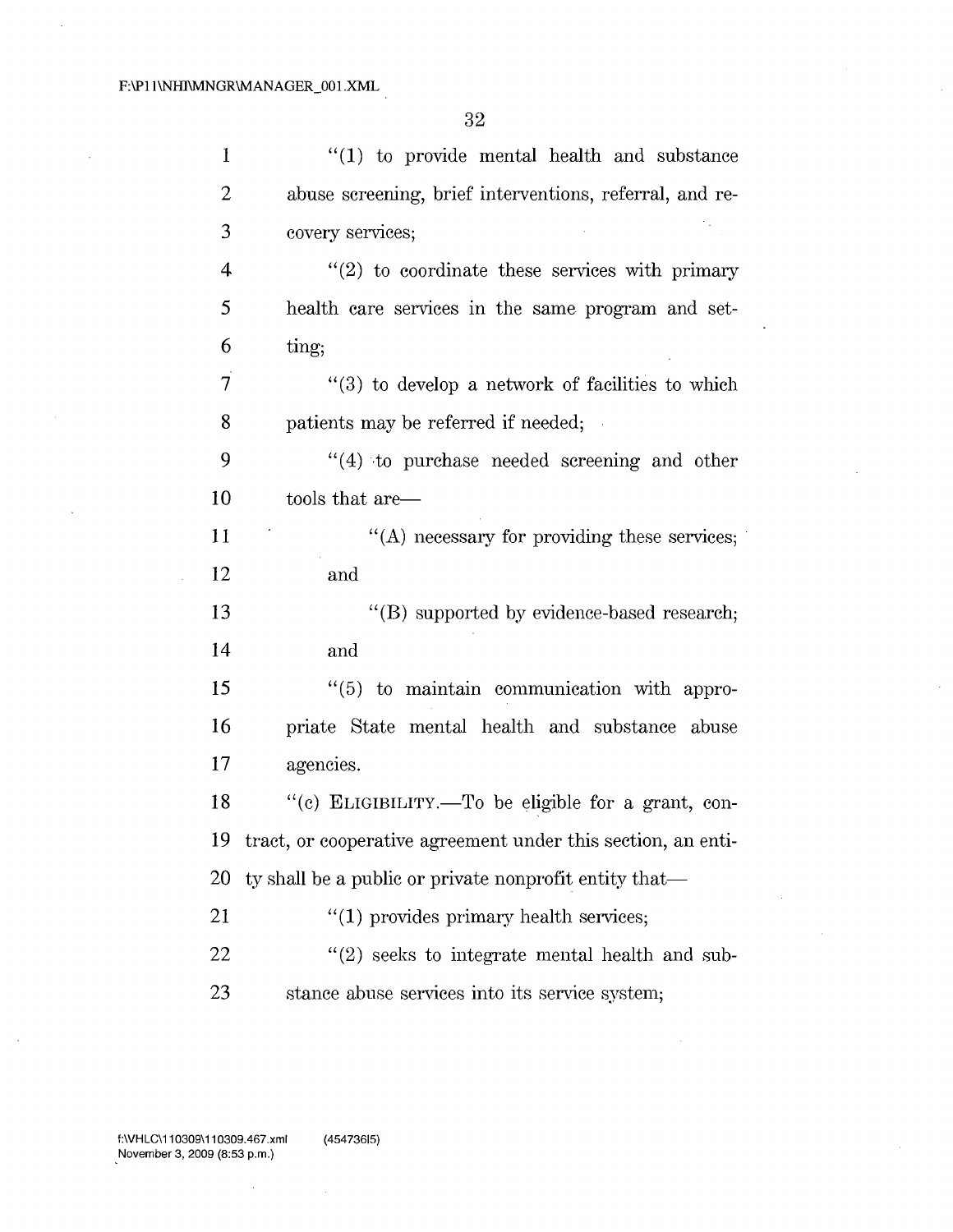1 2 3 4 5 6 7 "(3) has developed a working relationship with providers of mental health and substance abuse services; "(4) demonstrates a need for the inclusion of mental health and substance abuse services in its service system; and  $(6)$  agrees—

8 9 10 11 12 "(A) to prepare and submit to the Secretary at the end of the grant, contract, or cooperative agreement period an evaluation of all activities funded through the grant, contract, or cooperative agreement; and

13 14 15 "(B) to use such performance measures as may be stipulated by the Secretary for purposes of such evaluation.

16 17 and cooperative agreements under this section, the Sec- $"$ (d) PREFERENCE.—In awarding grants, contracts, 18 retary shall give preference to entities that—

19 "(1) provide services in rural or frontier areas 20 of the Nation;

 $21$  "(2) provide services to special needs popu-22 lations, including American Indian or Alaska Native 23 populations; or

24 "(3) provide services in school-based health 25 clinics or on university and college campuses.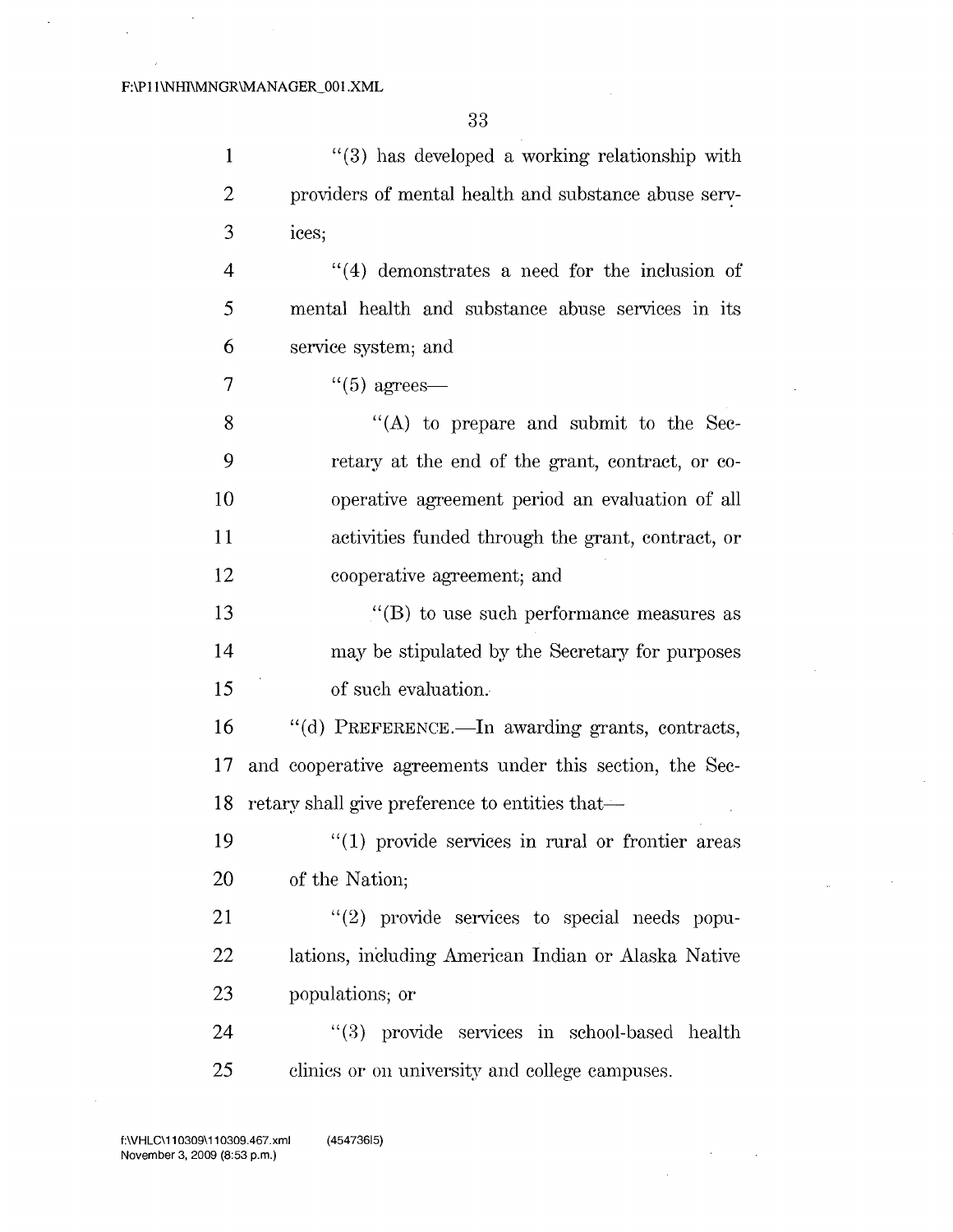1 "(e) DURATION.—The period of a grant, contract, or 2 cooperative agreement under this section may not exceed 3 5 years.

 "(f) REPORT.-Not later than 4 years after the first appropriation of funds to carry out this section, the Sec- retary shall submit a report to the Congress on the pro-7 gram under this section-

 $8$  "(1) including an evaluation of the benefits of 9 integrating mental health and substance abuse care 10 within primary health care; and

**11** "(2) focusing on the performance measures 12 stipulated by the Secretary under subsection (c)(5). 13 "(g) AUTHORIZATION OF APPROPRIATIONS.—

 $\text{``(1)}$  IN GENERAL.—To carry out this section, there are authorized to be appropriated \$30,000,000 16 for fiscal year 2011 and such sums as may be nec- essary for each of fiscal years 2012 through 2015. 18 "(2) PROGRAM MANAGEMENT. - Of the funds appropriated to carry out this section for a fiscal 20 year, the Secretary may use not more than 5 percent to manage the program under this section.".

Page 1612, line 22, strike the close quotation marks and second period at the end of subsection (d) and insert the following: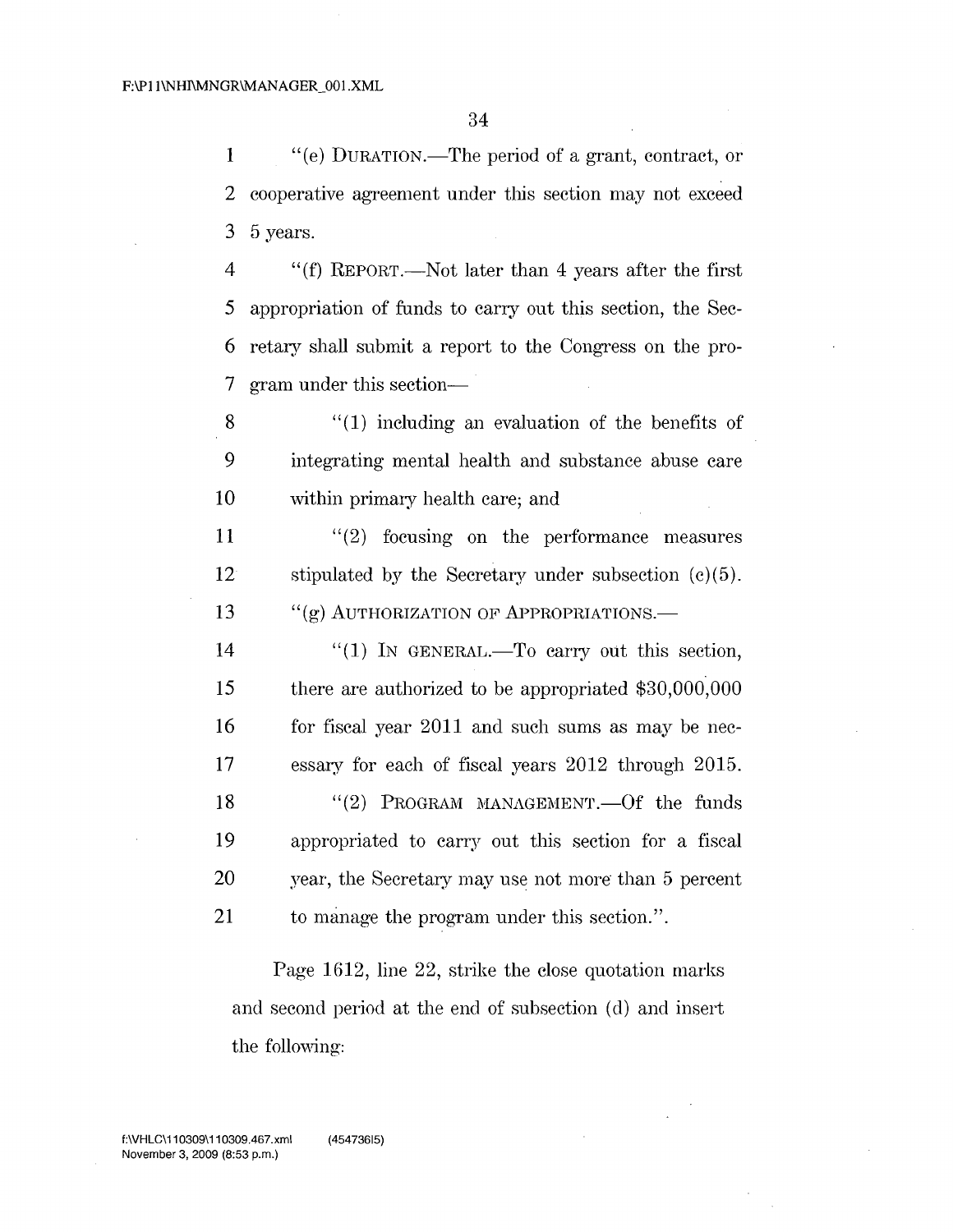1 "(e) REFERENCES.—Except as otherwise specified, any reference in Federal law to an Office on Women's Health (in the Department of Health and Human Serv- ices) is deemed to be a reference to the Office on Women's Health in the Office of the Secretary.".

Page 1623, after line 10, insert the following (and conform the table of contents for division C accordingly):

#### 6 SEC. 2588A. OFFICES OF MINORITY HEALTH.

7 (a) EXISTING OFFICE.—Section  $1707(a)$  (42 U.S.C. 8 300 $u-6(a)$  is amended by striking "within the Office of 9 Public Health and Science" and inserting "within the Of-10 fice of the Secretary".

11 (b) ADDITIONAL OFFICES.—Title XVII (42 U.S.C. 12 300u et seq.) is amended by inserting after section 1707 13 the following:

### 14 "SEC. 1707A. ADDITIONAL OFFICES OF MINORITY HEALTH.

15 "(a) ESTABLISHMENT.—In addition to the Office of 16 Minority Health established within the Office of the Sec-17 retary under section 1707, the Secretary shall establish 18 an Office of Minority Health in each of the following agen-19 cies:

- 20 "(1) The Centers for Disease Control and Pre-21 vention.
- 22 "(2) The Substance Abuse and Mental Health 23 Services Administration.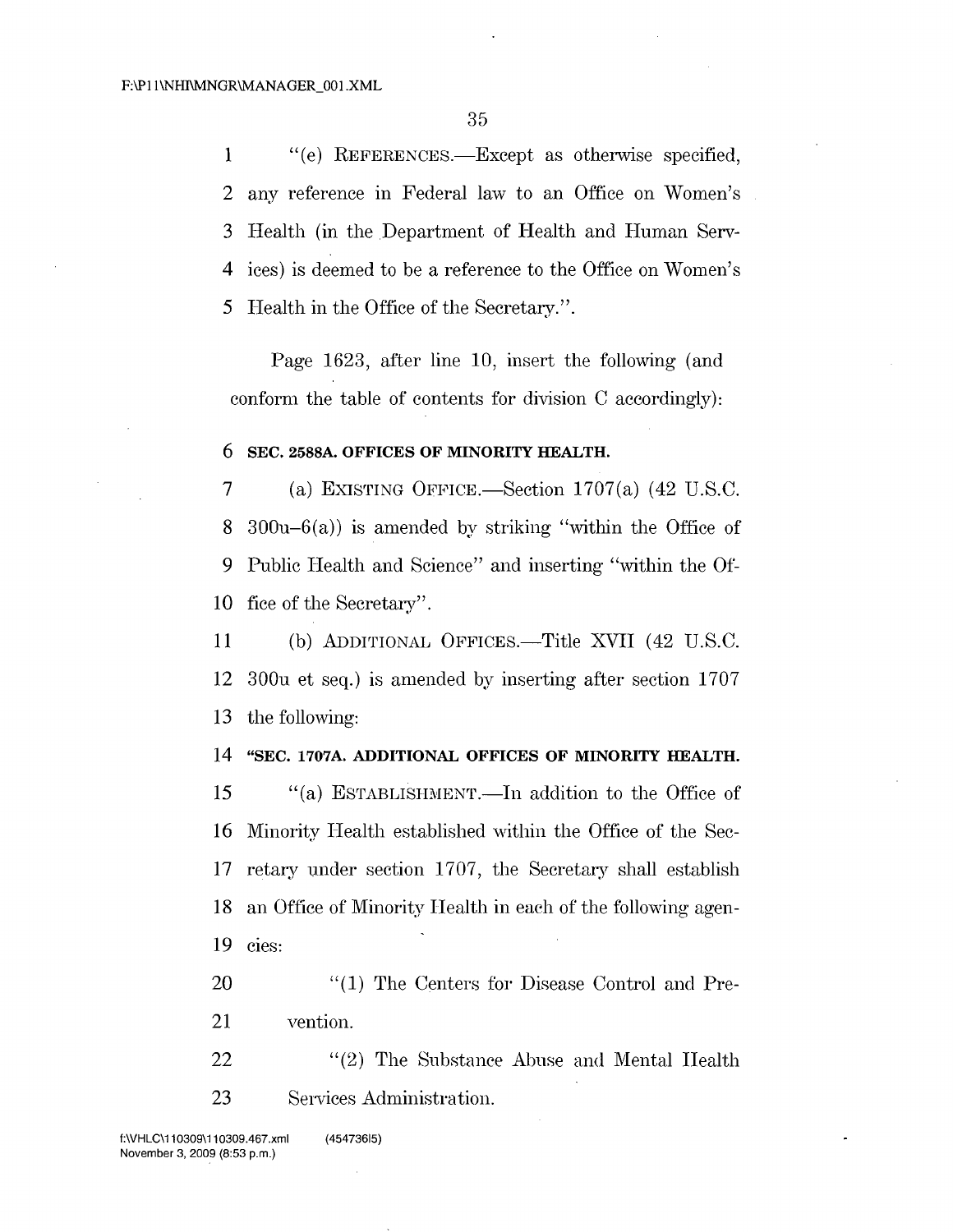"(3) The Agency for Healthcare Research and Quality.

 "(4) The Health Resources and Services Ad-ministration.

 "(5) The Food and Drug Administration. 6 "(b) DIRECTOR; APPOINTMENT.—Each Office of Mi-nority Health established in an agency listed in subsection

 (a) shall be headed by a director, who shall be appointed by and report directly to the head of such agency.,

10 "(c) REFERENCES.—Except as otherwise specified, any reference in Federal law to an Office of Minority Health (in the Department of Health and Human Serv- ices) is deemed to be a reference to the Office of Minority Health in the Office of the Secretary.".

15 (c) No NEW REGULATORY AUTHORITY.—Nothing in this section and the amendments made by this section may be construed as establishing regulatory authority or modi-fying any existing regulatory authority.

19 (d) LIMITATION ON TERMINATION.-Notwith- standing any other provision of law, a Federal office of 21 minority health or Federal appointive position with pri- mary responsibility over minority health issues that is in existence in an office or agency of the Department of Health and Human Services on the date of enactment of this section shall not be terminated, reorganized, or have

f:\VHLC\11 0309\11 0309.467.xml November 3, 2009 (8:53 p.m.)

(45473615)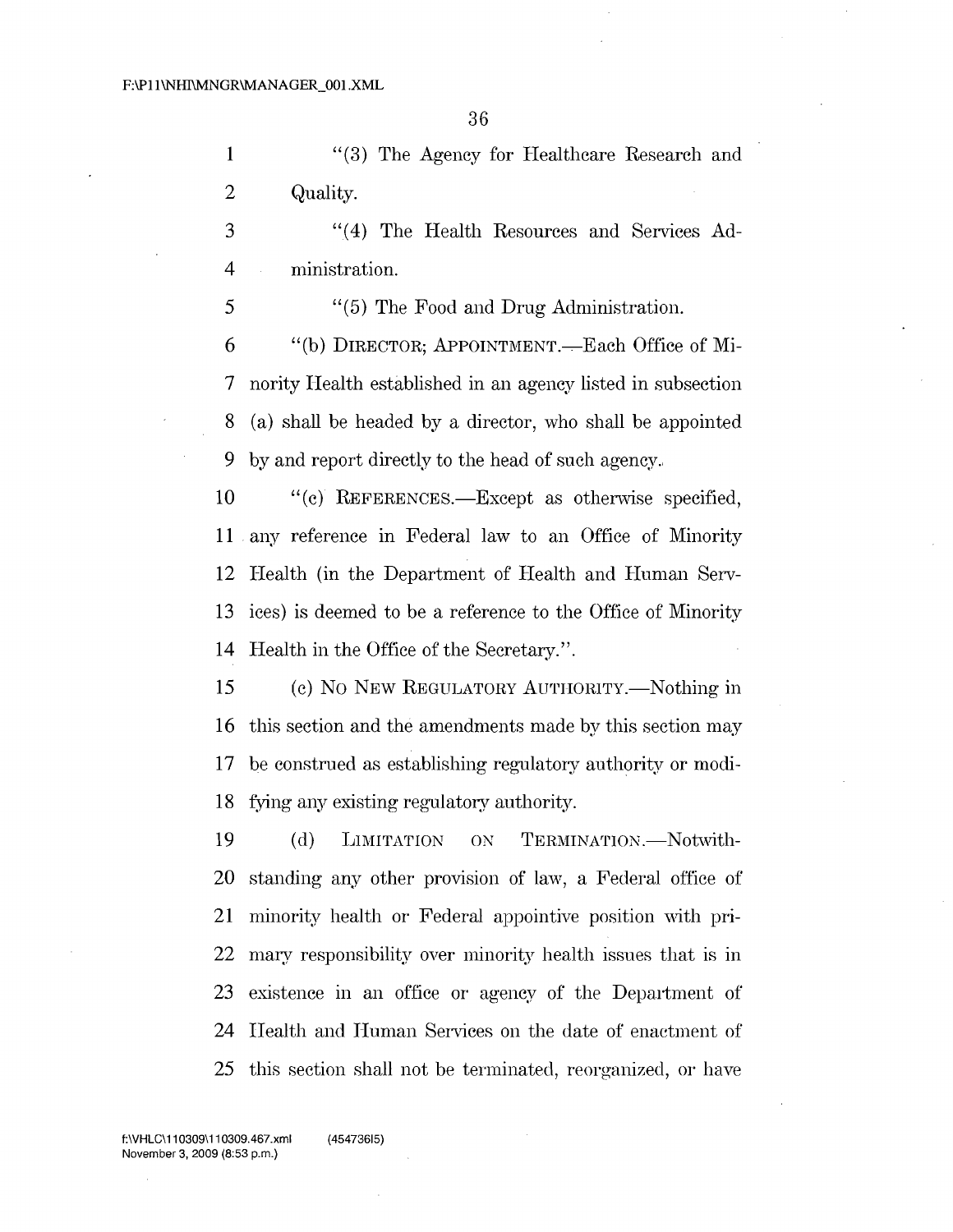1 any of its powers or duties transferred unless such termi-

2 nation, reorganization, or transfer is approved by an Act

3 of Congress.

Page 1635, after line 19, insert the following (and conform the table of contents for division C accordingly):

#### 4 SEC. 2593. DUPLICATIVE GRANT PROGRAMS.

 (a) STUDY.-The Secretary of Health and Human Services (in this section referred to .as the "Secretary") shall conduct a study to determine if any new division C grant program is duplicative of one or more other grant programs of the Department of Health and Human Serv-10 ices that-

11 (1) are specifically authorized in the Public 12 Health Service Act (42 U.S.C. 201 et seq.); or

13 (2) are receiving appropriations.

14 (b) DUPLICATIVE PROGRAMS.—If the Secretary de-15 termines under subsection (a) that a new division C grant 16 program is duplicative of one or more other grant pro-17 grams described in such subsection, the Secretary shall—

18 (1) attempt to integrate the new division C 19 grant program with the duplicative programs; and

20 (2) if the Secretary determines that such inte-21 gration is not appropriate or has not been success-22 ful, promulgate a rule eliminating the duplication,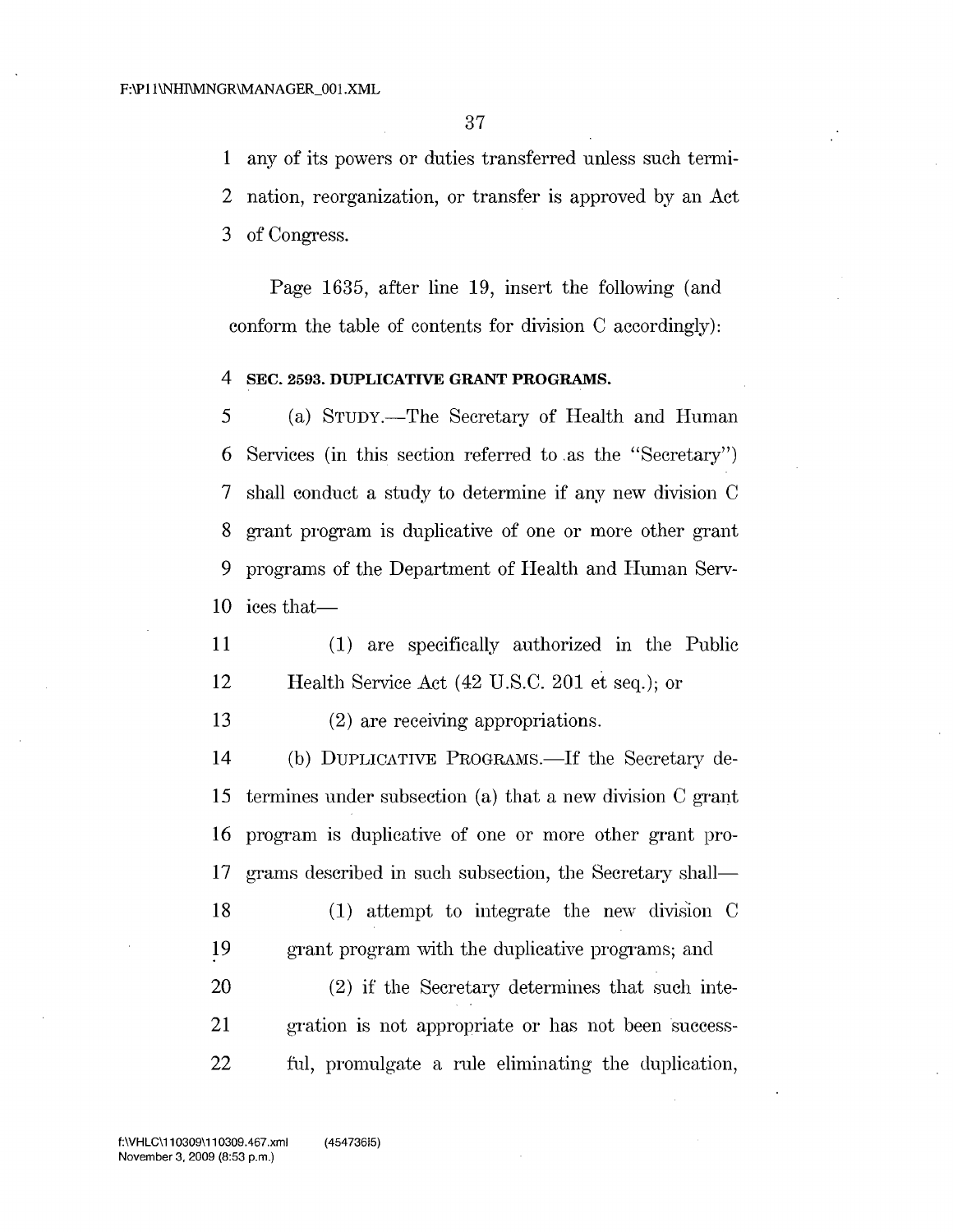including, if appropriate, by terminating one or more programs.

3 (c) CONTINUED AVAILABILITY OF FUNDS. Any funds appropriated to carry out a program that is termi- nated under subsection (b)(2) shall remain available for 6 obligation for the one or more programs that—

 (1) were determined under subsection (a) to be duplicative of such program; and

(2) remain in effect.

 (d) REPORT.-Not later than 1 year after the date of the enactment of this Act, the Secretary shall submit to the Congress and make available to the public a report that contains the results of the study required under sub-section (a).

15 (e) CONGRESSIONAL REVIEW.—Any rule under sub-16 section  $(b)(2)$  terminating a program is deemed to be a major rule for purposes of chapter 8 of title 5, United States Code.

19 (f) DEFINITION.—In this section, the term "new divi-20 sion C grant program" $-$ 

 (1) means a grant program first established by this division; and

 (2) excludes any program whose statutory au- thorization was in existence before the enactment of this division.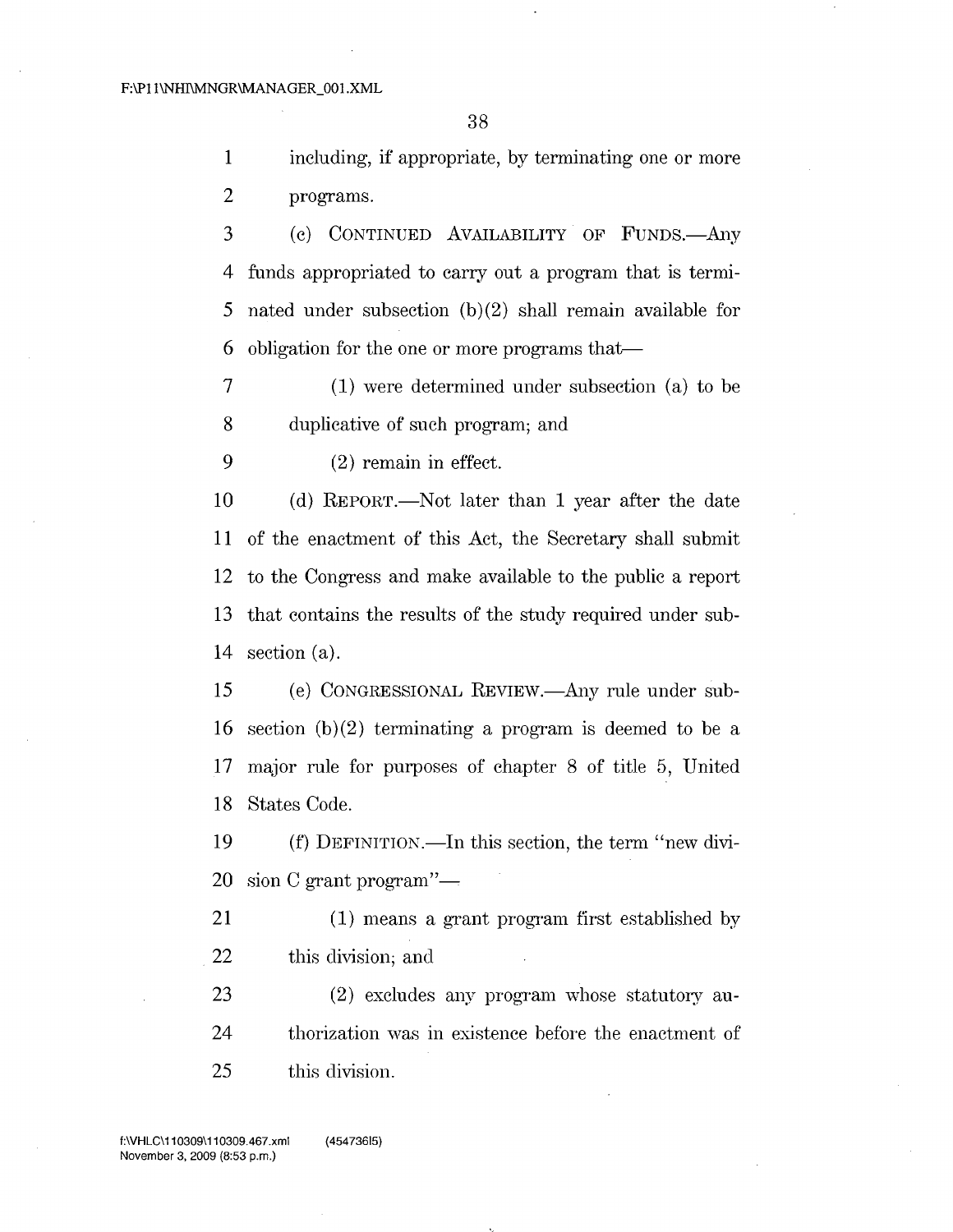# SEC. 2594. DIABETES SCREENING COLLABORATION AND **OUTREACH PROGRAM.**

- 3 (a) ESTABLISHMENT.—With respect to diabetes screening tests and for the purposes of reducing the num-5 ber of undiagnosed seniors with diabetes or prediabetes, the Secretary of Health and Human Services (referred to in this section as the "Secretary"), in collaboration with the Director of the Centers for Disease Control and Pre- vention (referred to in this section as the "Director"), shall-
- 11 (1) review uptake and utilization of diabetes screening benefits, consistent with recommendations of the Task Force on Clinical Preventive Services (established under section 3131 of the Public Health Service Act, as added by section 2301 of this Act), to identify and address any existing problems with regard to uptake and utilization and related data collection mechanisms; and
- (2) establish an outreach program to identify existing efforts by agencies of the Department of Health and Human Services and by the private and nonprofit sectors to increase awareness among sen-iors and providers of diabetes screening benefits.
- 24 (b) CONSULTATION.—The Secretary shall carry out this section in consultation with-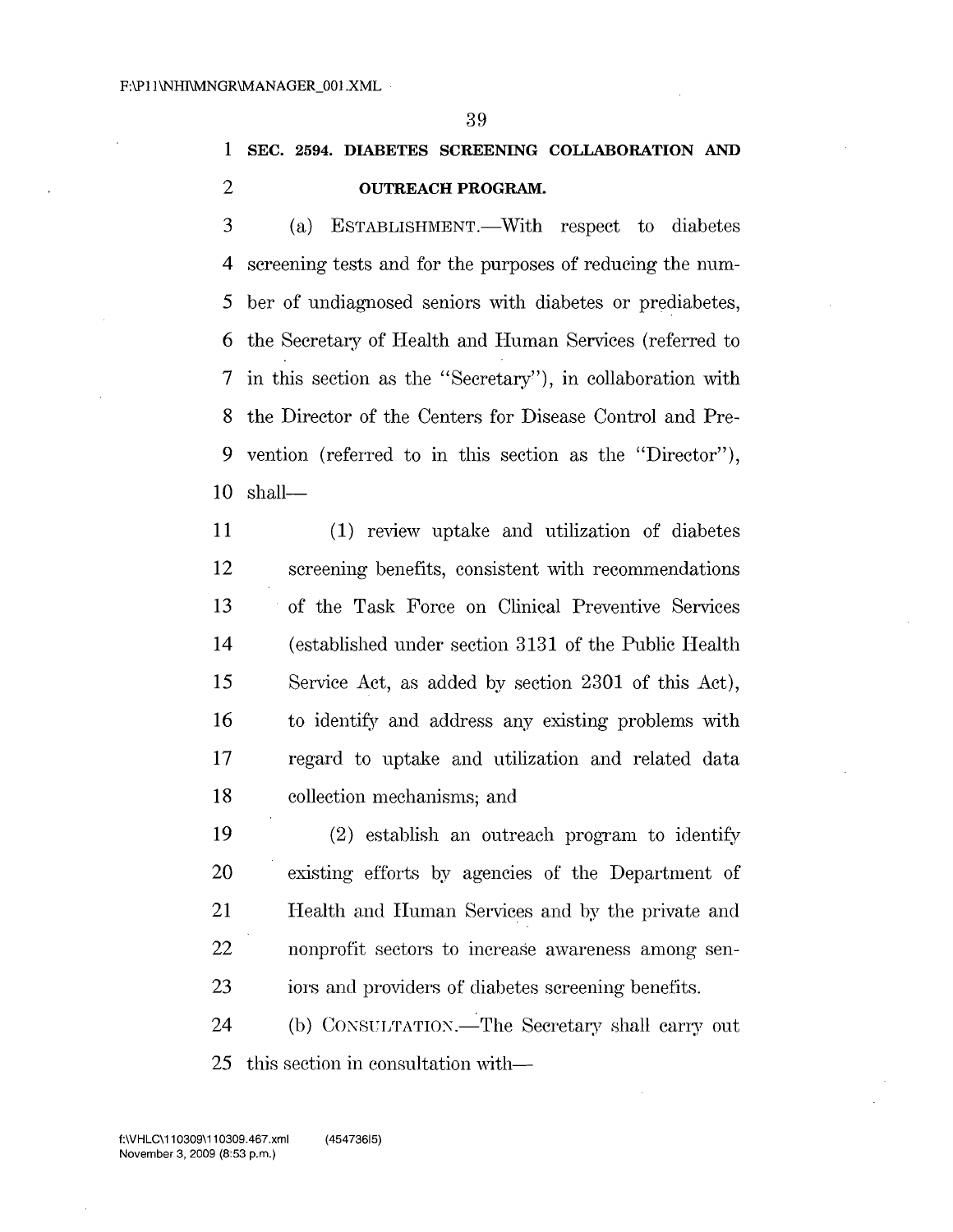1 (1) the heads of appropriate health agencies and offices in the Department of Health and Human Services, including the Office of Minority Health; and

 (2) entities with an interest in diabetes, includ- mg industry, voluntary health organizations, trade associations, and professional societies.

 (c) REPORT.-The Secretary shall submit an annual report to the Congress on the activities carried out under this section.

 SEC. 2595. IMPROVEMENT OF VITAL STATISTICS COLLEC-TION.

13 (a) IN GENERAL.—The Secretary of Health and Human Services (in this section referred to as the "Sec- retary"), acting through the Director of the Centers for Disease Control and Prevention and in collaboration with appropriate agencies and States, shaIl-

 (1) promote the education and training of phy- sicians on the importance of birth and death certifi- cate data and how to properly complete these docu- ments in accordance with State law, including the collection of such data for diabetes and other chronic diseases as appropriate;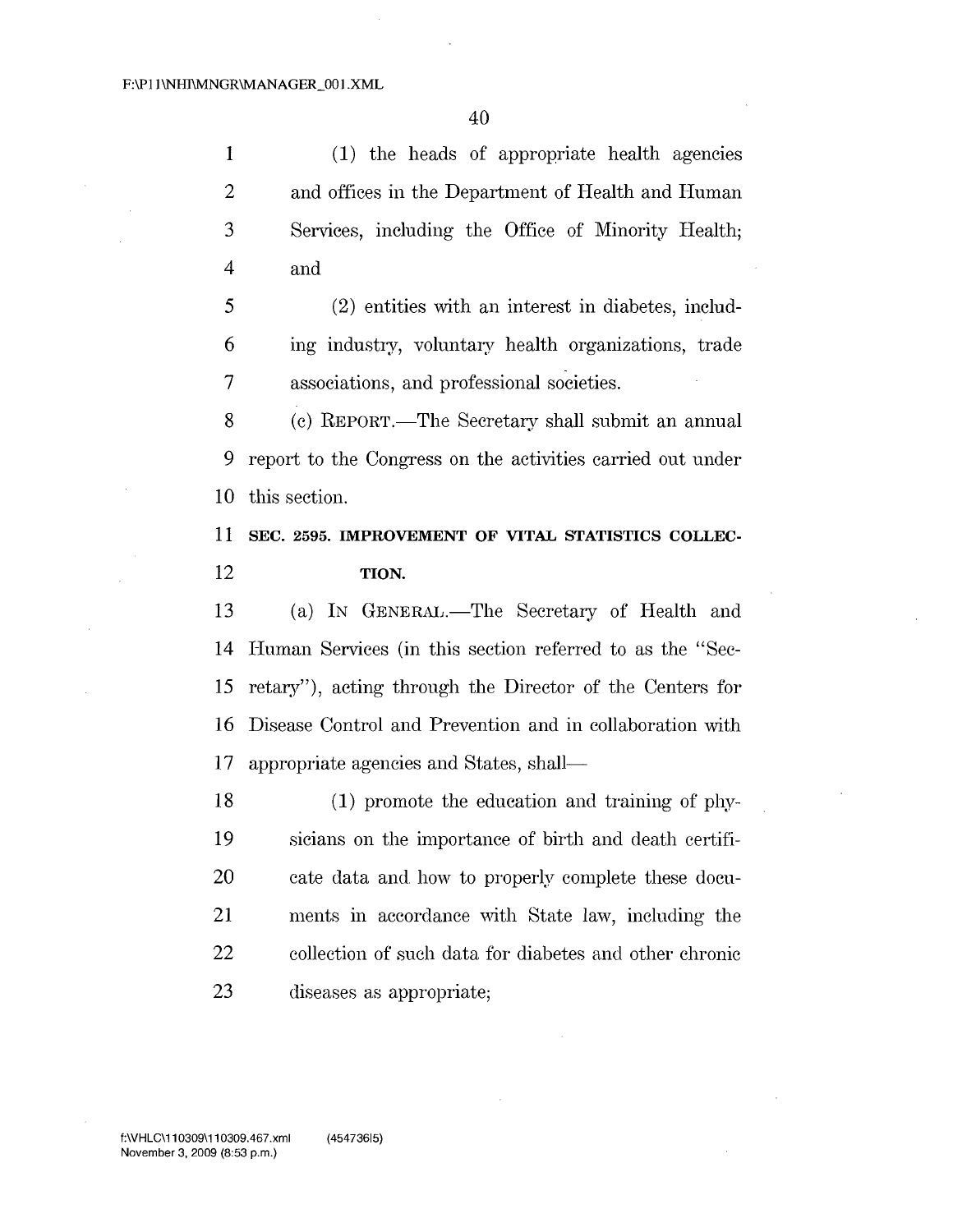41

1 (2) encourage State adoption of the latest 2 standard revisions of birth and death certificates; 3 and

4 (3) work with States to re-engmeer their vital 5 statistics systems in order to provide cost-effective, 6 timely, and accurate vital systems data.

7 (b) DEATH CERTIFICATE ADDITIONAL LANGUAGE.- In carrying out this section, the Secretary may promote improvements to the collection of diabetes mortality data, including, as appropriate, the addition by States of a ques- tion for the individual certifying the cause of death regard-ing whether the deceased had diabetes.

Page 1636, strike the heading for division D following line 2.

Page 1636, line 5, insert "ACT" after "IMPROVE-MENT" (and conform the table of contents of division D accordingly).

Page 1760, lines 14 through 16, strike "the California Rural Indian Health Board (hereafter in this section referred to as the 'CRUIB')" and insert "an intertribal consortium".

Page 1760, line 20 and 21, strike "the CRIHB" each place it appears and insert "the intertribal consortium".